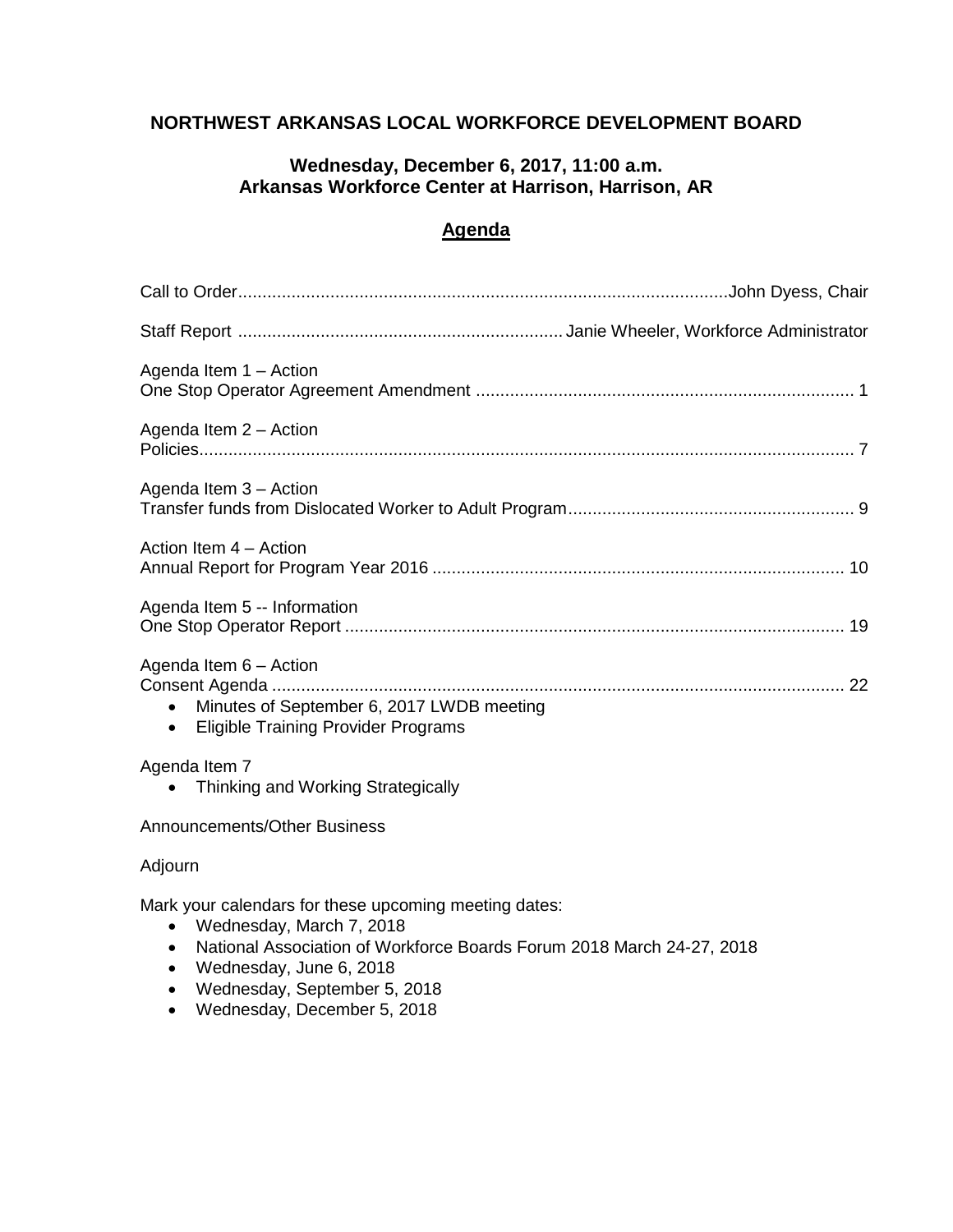# **NORTHWEST ARKANSAS WORKFORCE DEVELOPMENT BOARD One-Stop Operator AGREEMENT Proposed Amendment December 6, 2017**

The following One-Stop Operator AGREEMENT (AGREEMENT) sets forth the terms of AGREEMENT for the Northwest Arkansas Workforce Development Board (WDB) and the Northwest Arkansas Economic Development District.

# I. Purpose of AGREEMENT

It is the purpose of this AGREEMENT to specify the roles and responsibilities of the One-Stop Operator as they relate to implementing, managing and operating the One-Stop system in the Northwest Arkansas Workforce Development Area under the Workforce Innovation and Opportunity Act. The One-Stop Operator was selected through a competitive process that was voted on by the Northwest Arkansas Workforce Development Board and agreed to by the Local Chief Elected Official(s).

# II. One-Stop CenterCommitments

The One-Stop Operator will ensure that each comprehensive One-Stop Center and affiliate sites operate in a manner that supports the operational policies and procedures of the Northwest Arkansas Workforce Development Board and of the Workforce Innovation and Opportunity Act of 2014 One-Stop required partnerships. The organizations operating at, or in association with the One-Stop Center, comprehensive or affiliate, sign a Memorandum of Understanding outlining their commitments. The Memorandum of Understanding, at a minimum, includes:

- 1. A description of services to be provided through the One-Stop delivery system, including the manner in which the services will be coordinated and delivered through the system;
- 2. AGREEMENT on funding the costs of the service and operating costs of the system, including:
	- a. Funding of infrastructure costs of One-Stop Centers; and,
	- b. Funding of the shared services and operating costs of the One-Stop delivery system;
- 3. Methods for referring individuals between the One-Stop Operator and partners for appropriate services and activities;
- 4. Methods to ensure that the needs of workers, youth, and individuals with barriers to employment, including individuals with disabilities, are addressed in providing access to services, including access to technology and materials that are available through the One-Stop delivery system;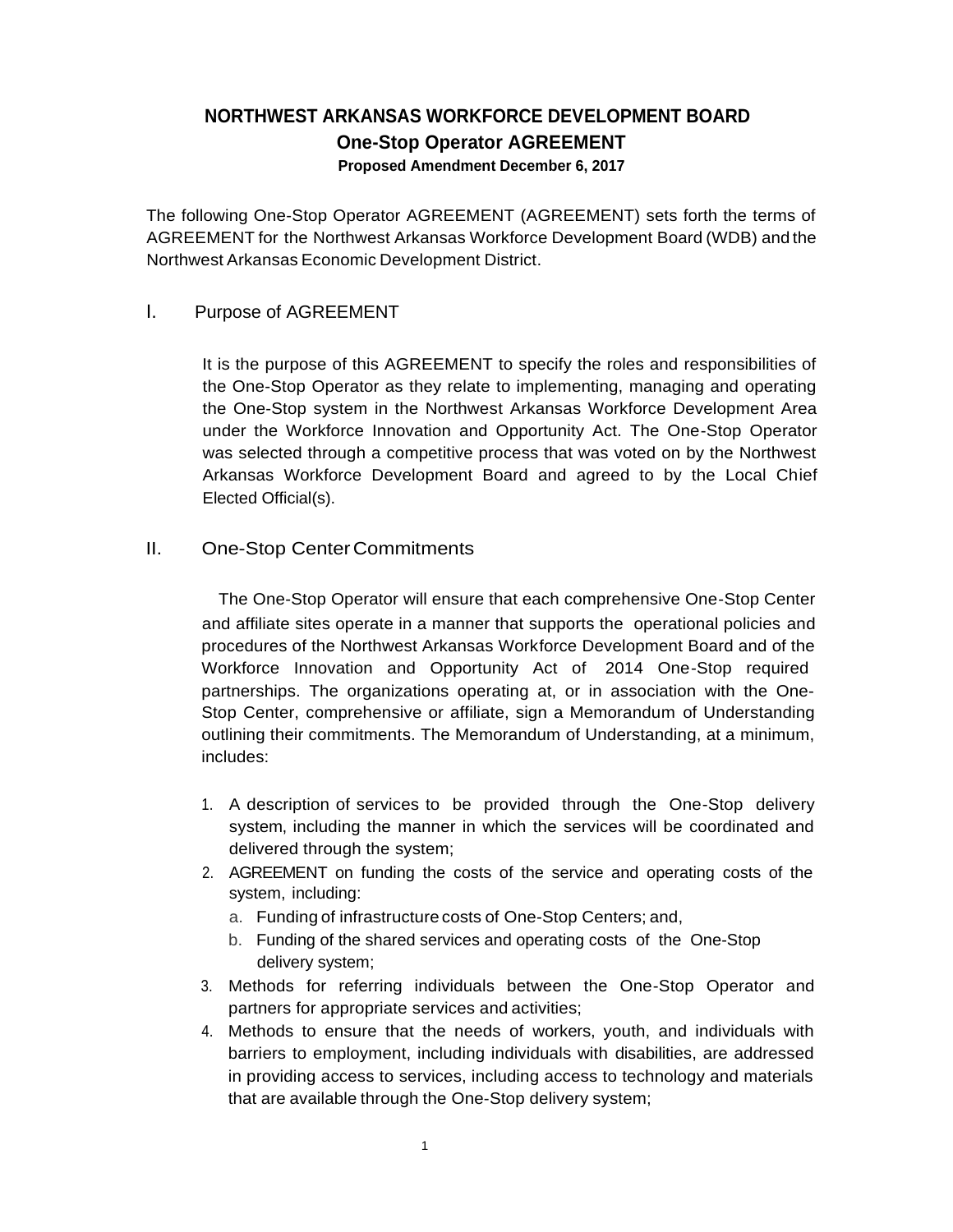- 5. The duration of the Memorandum of Understanding and procedures for amending it; and,
- 6. Assurances that each Memorandum of Understanding will be reviewed annually, and if substantial changes have occurred, renewed, to ensure appropriate funding and delivery of services.

The Memorandum of Understanding, infrastructure and resource sharing AGREEMENT for each required partner organization, further defines the operational commitments.

Ill. One-Stop Operator Role and Function

The One-Stop Operator must coordinate the service delivery of core and required one-stop partners and other partners working with the comprehensive One-Stop Centers. This includes managing partner responsibilities in the comprehensive One-Stop Centers as defined in the Memorandum of Understanding.

The Workforce Innovation and Opportunity Act Memorandum of Understanding serves the key purpose of defining partner roles and focuses, in part, on the shaping of the workforce system. This includes the sharing of resources, referral AGREEMENTs, etc. In the end, the overall goal is to ensure efficiency within the Northwest Arkansas workforce system.

The Workforce Innovation and Opportunity Act was signed into law on July 22, 2014, and went into effect July 1, 2015. The Workforce Innovation and Opportunity Act supersedes the Workforce Investment Act of 1998, and amends the Adult Education and Family Literacy Act, the Wagner-Peyser Act, and the Rehabilitation Act of 1973.

The Workforce Innovation and Opportunity Act has two tiers of partners: Core Program Partners and Required Partners.

The Core Program Partners who are required to collaborate and participate in the One-Stop System include: Workforce Innovation and Opportunity Act Adult, Dislocated Workers, Youth; Wagner-Peyser labor exchange; Adult Education and Literacy; and, Vocational Rehabilitation. Core Program Partners are in the common performance measures pool and must work closely together to achieve success.

Required Program Partners must participate in the Memorandum of Understanding process and provide coordinated services with the comprehensive One-Stop Centers. Required Program Partners include the four Core Program Partners as well as: Career and Technical Education, Title V Older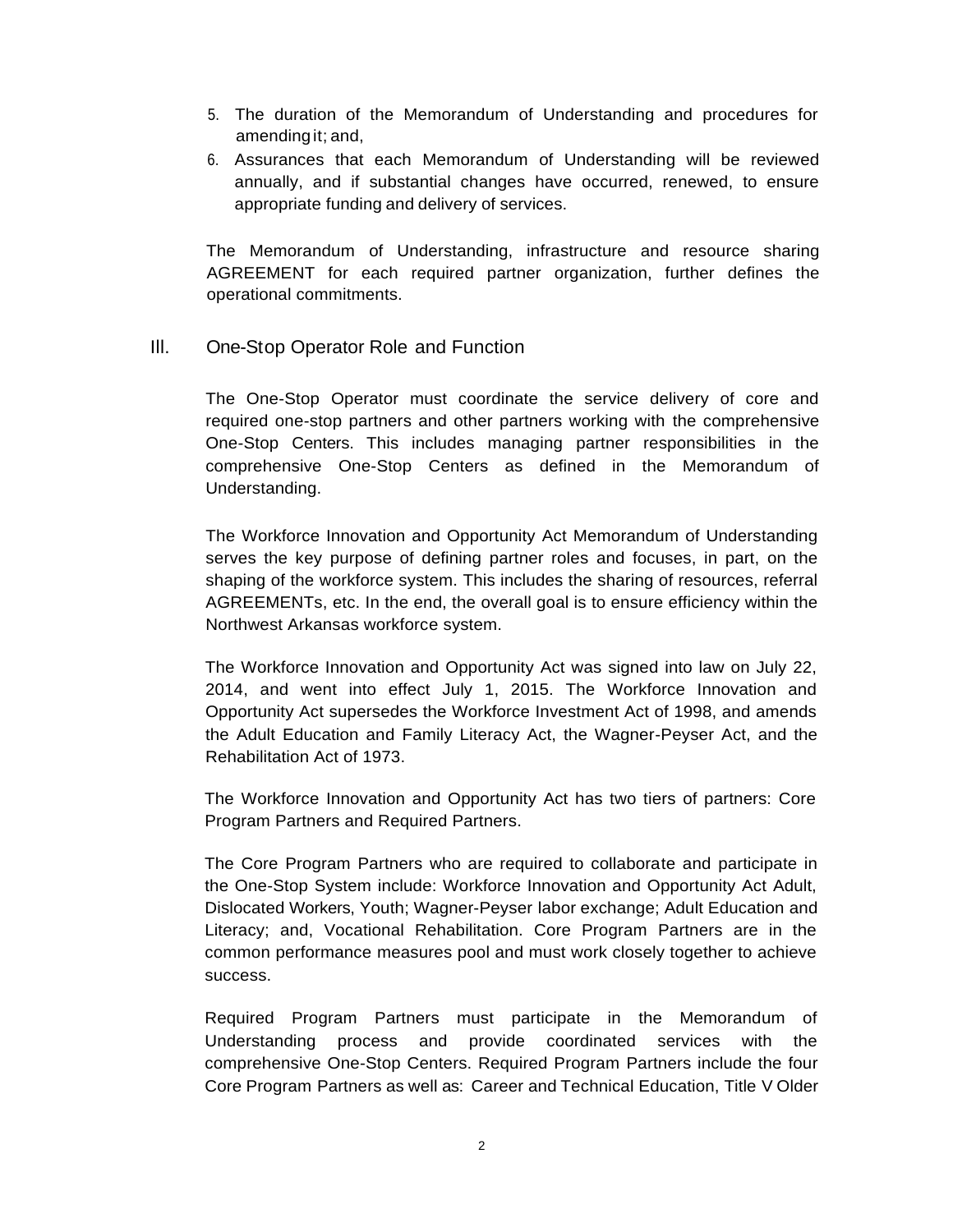Americans, Job Corps, Native American Programs, Migrant Seasonal Farmworkers, Veterans, YouthBuild, Trade Act, Community Services Block Grant, HUD, Unemployment Compensation, Second Chance, and TANF. In the event any of the required partners do not have funding in Northwest Arkansas Workforce Development Area, their participation is waived.

Providing businesses with the skilled workforce they need to compete in the global, regional, and local economies is central to Arkansas's vision in implementing the Federal Act. Arkansas's workforce system provides a talent pipeline through the establishment of partnerships between State and local entities, businesses, economic development, education, and community stakeholders. To ensure that the workforce system efficiently meets the needs of both the businesses and the jobseekers that it serves, Arkansas's workforce agencies have jointly developed the State's workforce plan with the intent that this vision is carried out in each of the local workforce development areas through their One-StopCenters.

The One-Stop Operator will be the point of contact regarding issues pertaining to customer complaints that are substantive to the required partners operating in the comprehensive and affiliate One-Stop Centers. This will include convening partner meetings on a regular basis as well as stakeholder meetings including all core program partners and advising the Administrative Entity and Board Staff on partneroperational challenges andsuccesses.

In support of the Workforce Innovation and Opportunity Act Memorandum of Understanding the One-Stop Operator responsibilities will also include:

- Coordinating service delivery among partners.
- Managing hours of operation at the comprehensive Centers.
- Facilitating customer flow, customer service, initial assessment, resource room usage, tracking, and referral processes are carried out as agreed upon in the Memorandum of Understanding.
- Communicating Board and Administrative policies and procedures to all partners.
- Reporting to the Administration and Northwest Arkansas Workforce Development Board on Center activities.

The One-Stop Operator will submit a written and verbal report on work accomplished and challenges encountered on a quarterly basis to the Northwest Arkansas Workforce Development Board along with an update on the budget versus expenditures for this AGREEMENT. In addition, the One-Stop Operator will gather data for the Northwest Arkansas Workforce Development Board from the partners on a quarterly basis including: common measure information;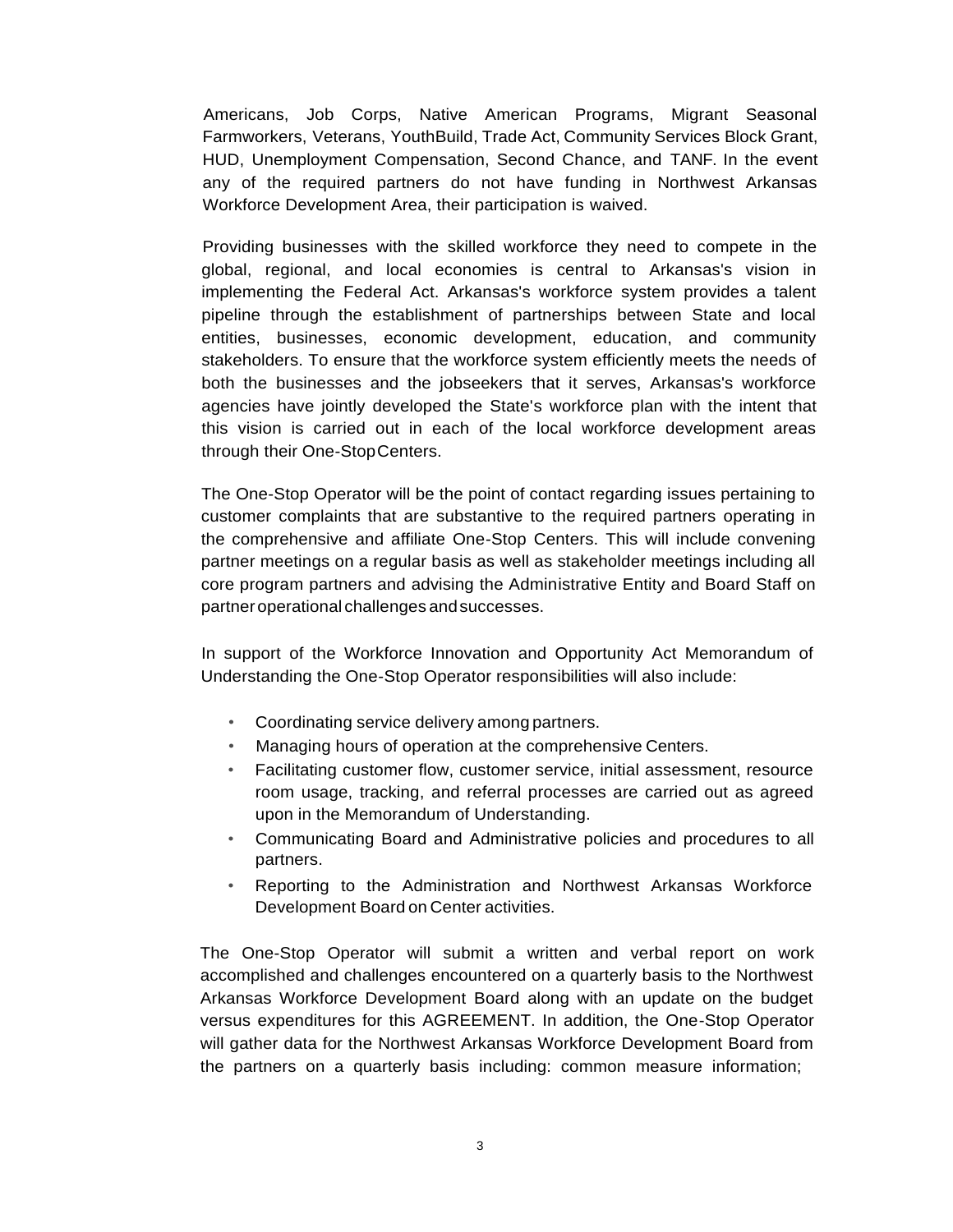tracking incoming clients; resource room usage; and program specific referrals as outlined in the Memorandum of Understanding.

# IV. Duration of AGREEMENT

The AGREEMENT will commence on July 1, 2017 and shall remain in full force and effect until June 30, 2021 or until the Northwest Arkansas Workforce Development Board withdraws their AGREEMENT. This AGREEMENT will be reviewed at a minimum annually. This AGREEMENT will be shared with all One-Stop Partners and distributed to the various One-Stop Partners at any time that it is changed or amended.

#### V. Budget

For the period July 1, 2017 through June 30, 2021, the One-Stop Operator budget shall not exceed \$75,035. Subsequent years may be adjusted upon review and approval by the Northwest Arkansas Workforce Development Board. Budget changes in subsequent years must be included through a modification of this AGREEMENT.

| <b>Cost Category</b>                  | Budget Amount |
|---------------------------------------|---------------|
| Personnel Services/Salary             | \$53,615.00   |
| <b>Fringe Benefits</b>                | \$12,135.00   |
| Travel                                | \$3,750.00    |
| <b>Training &amp; Education</b>       | \$750.00      |
| Telephone/Internet/Fax/Postage        | \$1,110.00    |
| Printing/Reproduction                 | \$375.00      |
| <b>Materials &amp; Supplies</b>       | \$600.00      |
| Rent/RSA                              | \$2,250.00    |
| Membership/Subscriptions/Pro          | \$375.00      |
| Maintenance/Repairs                   | \$75.00       |
| <b>Total One-Stop Operator Budget</b> | \$75,035.00   |

# VI. Dispute Resolution

Workforce Innovation and Opportunity Act One-Stop partners, at times, may have a disagreement about some matter with a One-Stop Operator that falls outside the scope of the Memorandum of Understanding and that they are unable to resolve. In this case, they can document the issue and efforts they have made to resolve it and submit the documentation to the Northwest Arkansas Workforce Development Board Executive Committee who will issue a written recommendation for resolving the issue. In the event the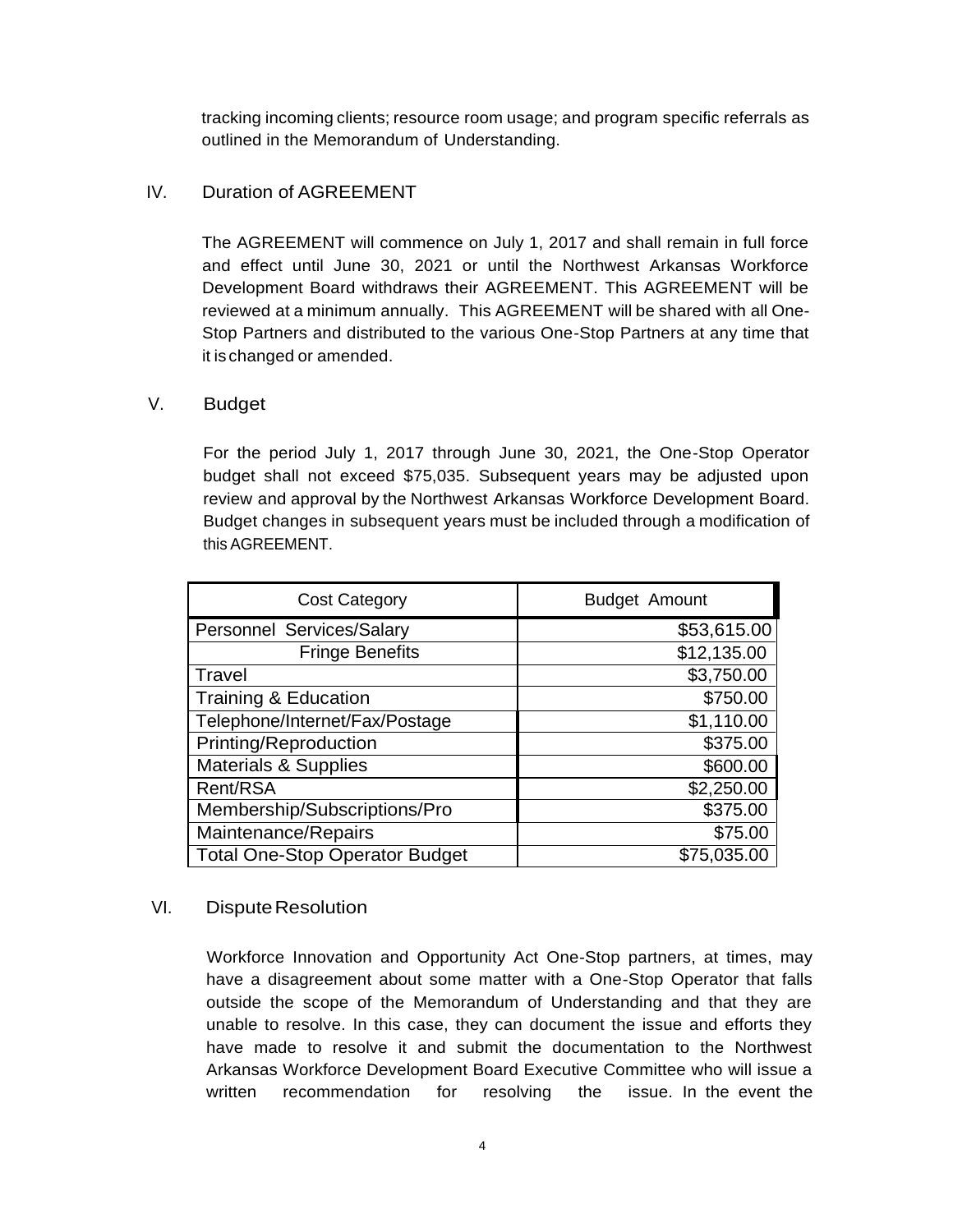recommendation from the Executive Committee does not resolve the dispute, the documentation of the issue and the efforts made to resolve it will be referred to the State Workforce Development Board to resolve the issue on behalf of the Governor or to the Governor.

#### VII. Amendment

This AGREEMENT may be amended at any time by written, signed consent of the parties.

#### VIII. Severability

Should any part of the AGREEMENT be invalidated or otherwise rendered null and void, the remainder of this AGREEMENT shall remain in full force and effect.

# IX. Monitoring

The One-Stop Operator will be formally monitored twice annually by an independent monitor and the results will be provided to the Northwest Arkansas Workforce Development Board.

# X. Termination

Either party may terminate this AGREEMENT for any reason by providing written notice to the other party thirty (30) days prior to the effective date of termination.

Termination Due to Loss of Funding: In the event the funding streams are discontinued or significantly reduced, the Northwest Arkansas Workforce Development Board may provide notice of termination to the One-Stop Operator.

Termination for Cause: The Northwest Arkansas Workforce Development Board may terminate the AGREEMENT, if after following the provisions set forth in this AGREEMENT, it determines that the One-Stop Operator has failed in the performance of the covenants and obligations of the AGREEMENT. The Northwest Arkansas Workforce Development Board shall notify the One-Stop Operator in writing of the termination and reasons for the termination, together with the effective date.

Termination for Convenience: Either party may, without cause, at any time during the term of this AGREEMENT, terminate this AGREEMENT by giving a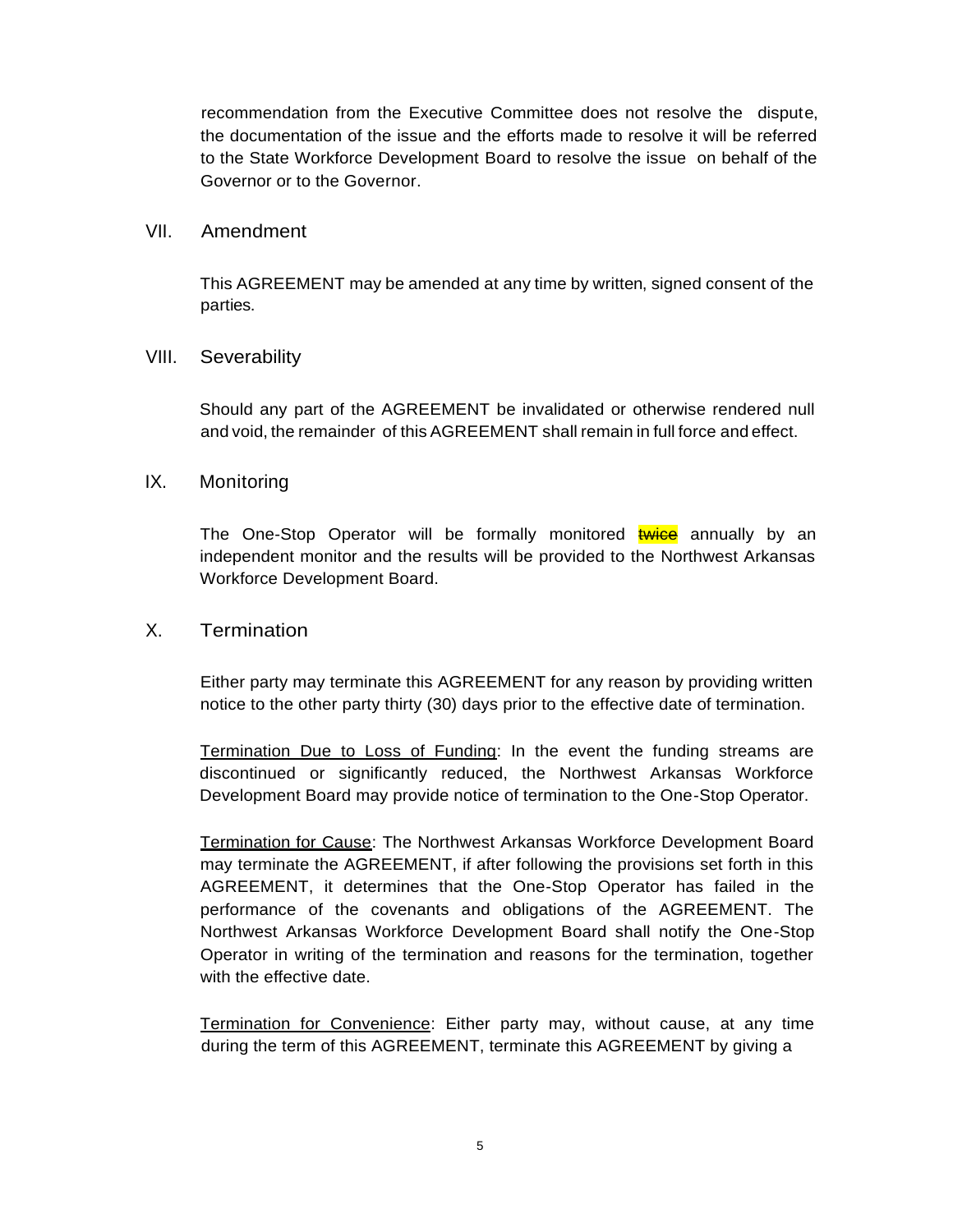written notice of its intention to terminate the AGREEMENT upon a specific date. If the party giving the termination notice does not withdraw the notice in writing, this AGREEMENT shall terminate on the date specified upon expiration of a thirty {30) day period from the date of the letter.

XI. Authority

The undersigned are authorized to execute this AGREEMENT on behalf of the parties. The undersigned entities bind themselves to the performance of this AGREEMENT. It is understood that this AGREEMENT shall not become effective until executed by both Parties involved.

Amended December 6, 2017

\_\_\_\_\_\_\_\_\_\_\_\_\_\_\_\_\_\_\_\_\_\_\_\_\_\_\_\_\_\_\_\_\_\_\_\_\_\_\_\_ \_\_\_\_\_\_\_\_\_\_\_\_\_\_\_\_\_

\_\_\_\_\_\_\_\_\_\_\_\_\_\_\_\_\_\_\_\_\_\_\_\_\_\_\_\_\_\_\_\_\_\_\_\_\_\_\_\_ \_\_\_\_\_\_\_\_\_\_\_\_\_\_\_\_\_

John Dyess, Board Chair Date Date Date Northwest Arkansas Workforce Development Board

Joe Willis, Executive Director **Date** Date Northwest Arkansas Economic Development District, Inc.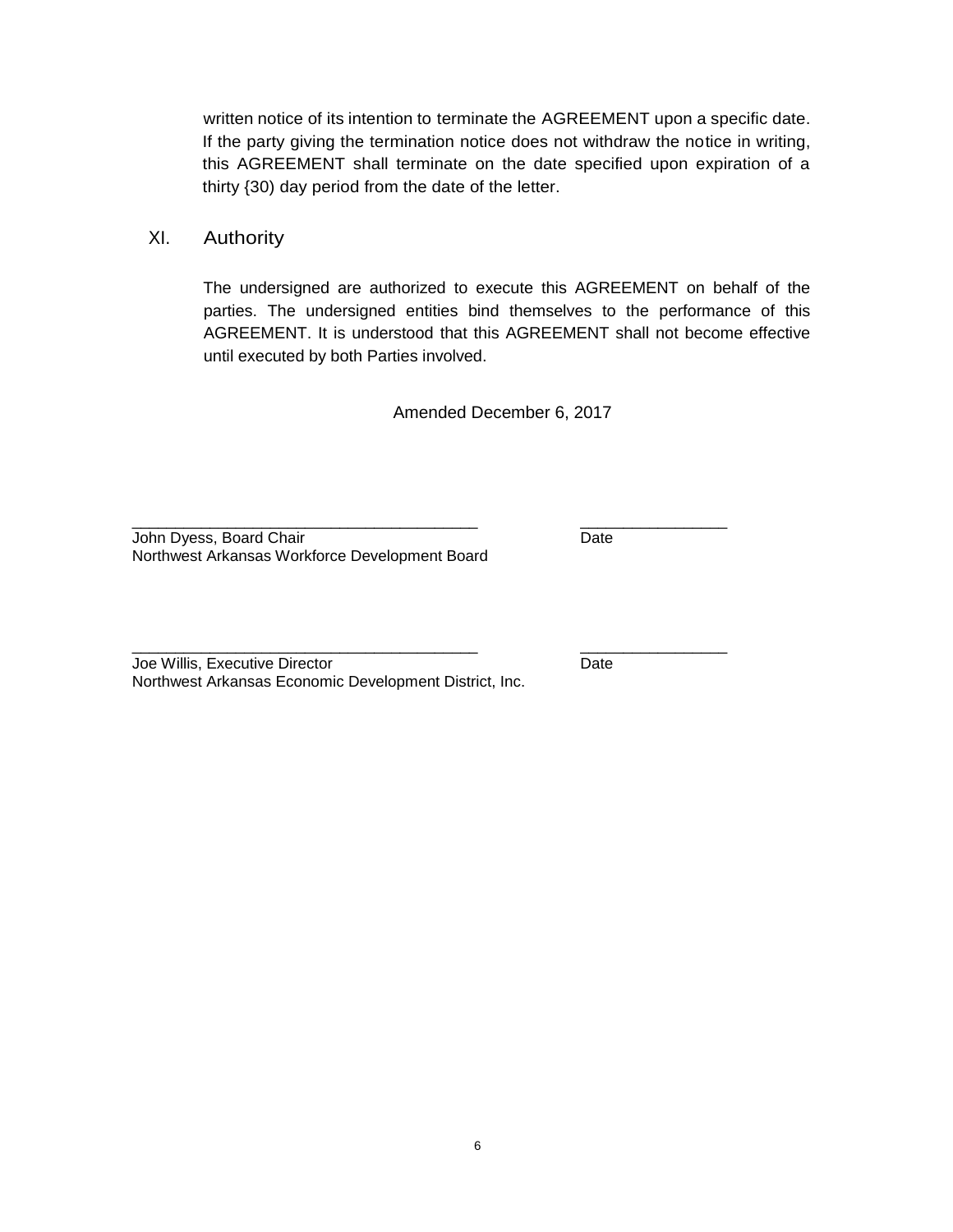### DLW Enrollment Time Limits

To be eligible for the Dislocated Worker Program an individual must enroll in the program within two years from becoming eligible for the program.

### Verification of "unlikely to return to work in a previous occupation" needed for Dislocated Worker Eligibility, (Category A)

ADWS has directed each local area to establish criteria to be used when determining an applicant is "unlikely to return to work in a previous occupation", and is eligible for Title I Dislocated Worker services.

The NWAWDB has approved the following documentation to be used as follows:

- 1) Labor market information verifying the previous job was not a demand occupation
- 2) DWS labor market analysis
- 3) Statement from Career Advisor, with Supervisor approval, that there are no jobs with applicant's current skills in the commuting area where the applicant lives.
- 4) Applicant statement that he/she has been unemployed for eight consecutive weeks and has been unable to find work.
- 5) Documentation that the applicant has been drawing U.I. benefits for eight consecutive weeks and has been unable to find employment.

### DLW Definition of "general announcement of a plant closing", (Category B)

TEGL 19-16 states that local areas must define "general announcement of a plant closing" as is relates to dislocated worker eligibility.

The NWAWDB defines DLW Definition of "general announcement of a plant closing" for our area as follows:

The company has made a public announcement that their facility is closing. Once the announcement is made the employees of the company meet the criteria as being eligible for dislocated worker services. The enrollment into the program can occur once the announcement of company closure has been made.

#### Dislocated Worker, (Category C)

In compliance with TEGL 19-16, local area must define "unemployed as a result of general economic conditions in the community in which an individual resides or because of natural disasters."

The local board has decided to follow state policy and use the documentation provided in the State Policy Manual as a guide for this eligibility criteria.

#### Dislocated Worker Underemployed Eligibility Criteria

WIOA allows local boards to develop policies to serve dislocated workers who accept other employment while waiting to enter a training program. The policy of the NWAWDB is as follows: The individual accepts employment with an employer, other than the one from which the individual was dislocated, for the purpose of income maintenance while researching training programs and/or waiting on a training program to begin. If any of the following applies the individual is still DLW eligible: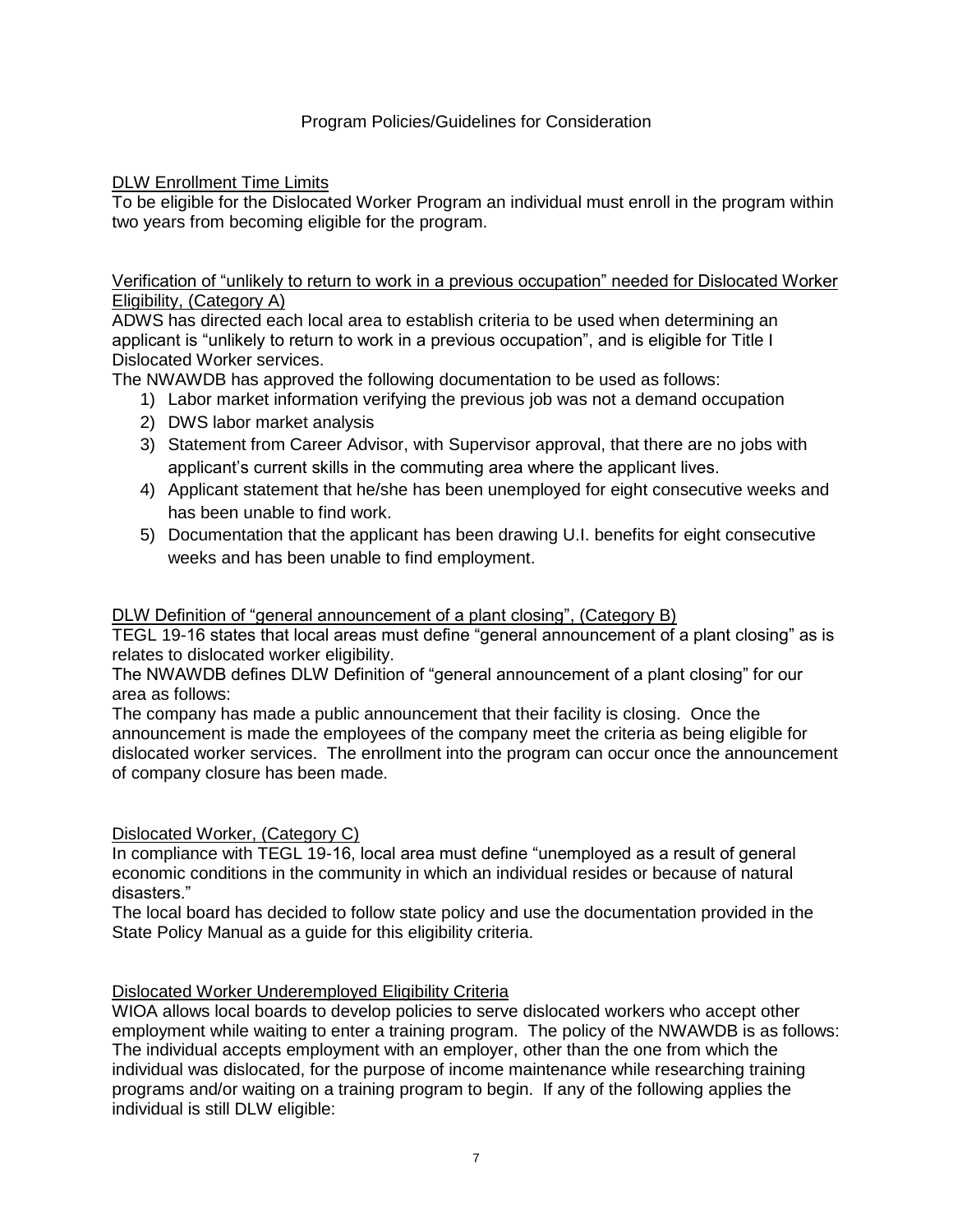- 1) The individual accepts a position with a temporary agency, or
- 2) The individual gets one or more jobs which totals less wages than the laid off position, or
- 3) The individual is employed in a position that the income does not make them selfsufficient.

# Follow-up Services for Adults and Dislocated Workers

When a participant exits from WIOA services Career Advisors will contact participants once a quarter up to a year to ensure the participant is gainfully employed. If additional services are needed, staff will encourage the participant's to return to the Workforce Center to seek further assistance. Activities will be recorded in case notes.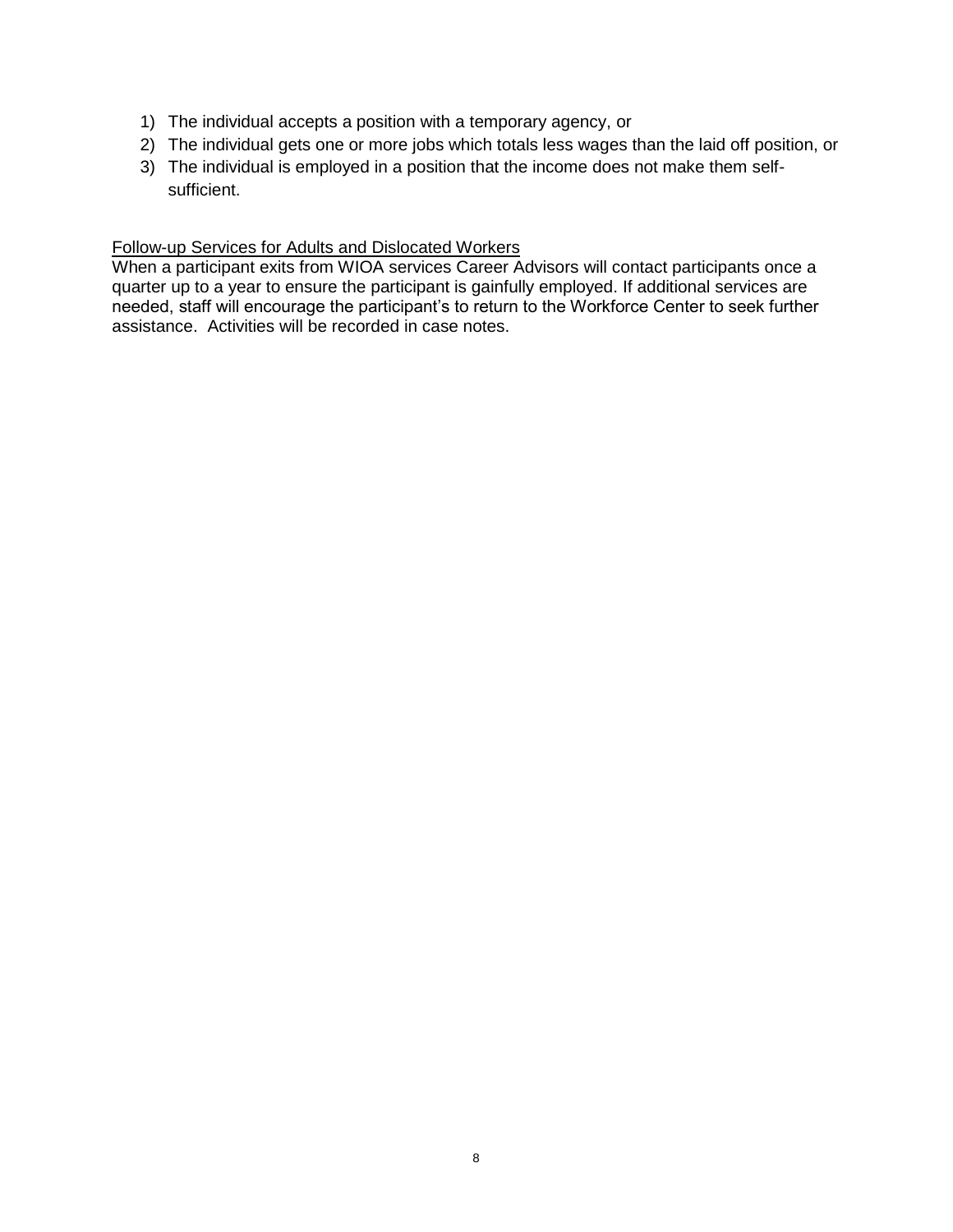

# **NORTHWEST ARKANSAS ECONOMIC DEVELOPMENT DISTRICT, INC.**

NWAEDD PLAZA 818 Highway 62-65-412 North . P.O. Box 190 Harrison, Arkansas 72602-0190 (870) 741-5404

| TO.            | Northwest Workforce Development Board<br>Northwest Chief Elected Officials |
|----------------|----------------------------------------------------------------------------|
| <b>FROM</b>    | Janie Wheeler, Workforce Administrator                                     |
| <b>DATE</b>    | December 6, 2017                                                           |
| <b>SUBJECT</b> | <b>Request to Transfer Funds</b>                                           |

The Workforce Innovation and Opportunity Act of 2014 allows for the transfer of up to 100% of funds to be transferred between the Adult and Dislocated Worker Programs.

The Northwest Arkansas Economic Development District is requesting that up to 75% of the funds from Program Year 2017 (FY18) be transferred from the Dislocated Worker Funding stream to the Adult funding stream. This is requested because there are many more Adult participants requesting services than individuals from the Dislocated Worker group. There will be adequate funds to serve dislocated workers with this transfer. This current transfer below is for 58.5%, additional transfer may occur if additional funds become available or is deemed necessary.

| Program                  | FY2018<br>allocation | FY2018 after<br><b>Transfer Amount</b><br>transfer |           |
|--------------------------|----------------------|----------------------------------------------------|-----------|
| Adult                    | \$575,733            | \$250,000                                          | \$825,733 |
| <b>Dislocated Worker</b> | \$427,553            | $<$ \$250,000>                                     | \$177,553 |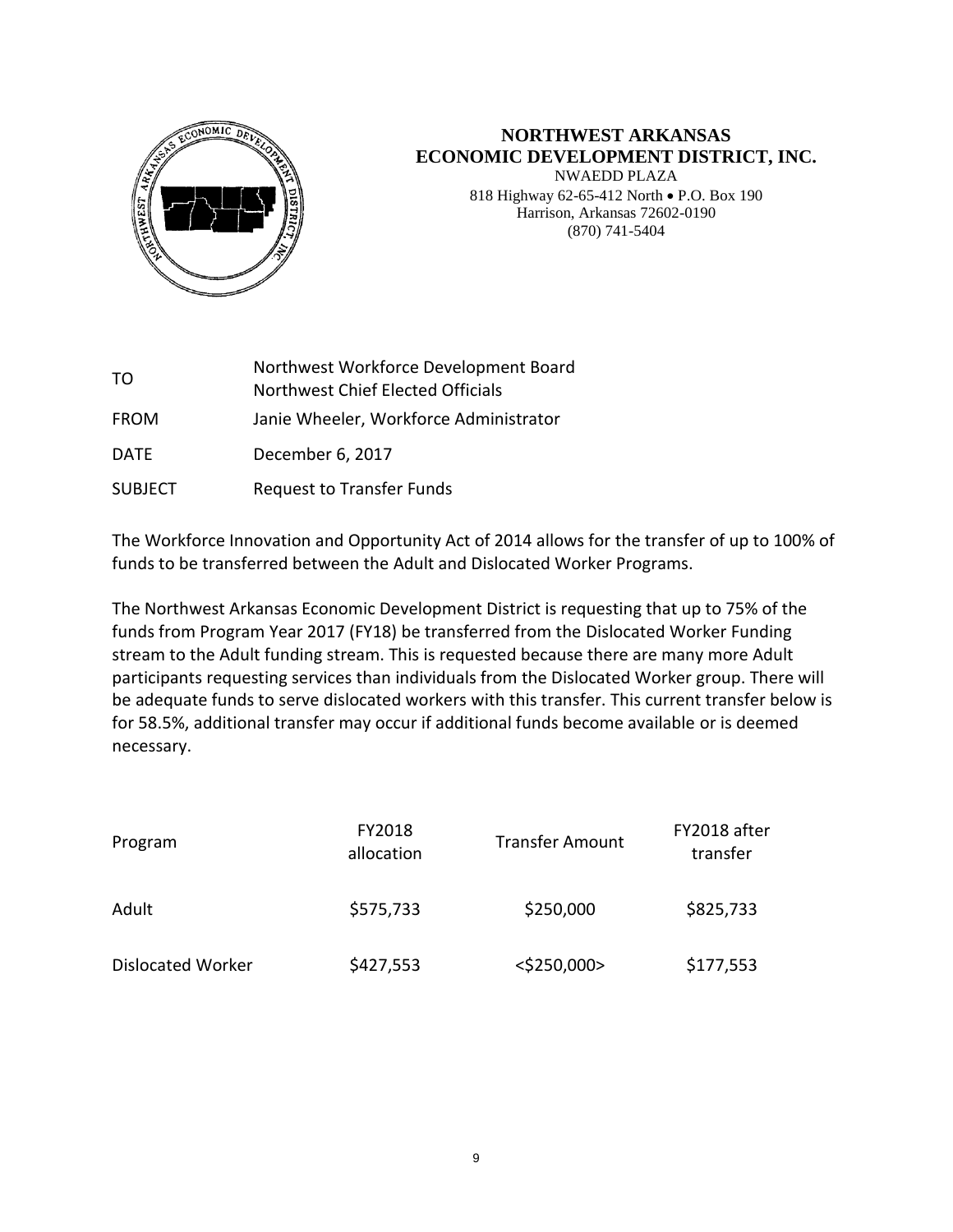# **Northwest Arkansas Local Workforce Investment Board**

**Annual Report for Program Year 2016**

July 1, 2016 – June 30, 2017

#### **Arkansas Workforce Centers**

*List of the locations workforce centers operated throughout the program year. Indicate if any new workforce centers were opened during the year and if any centers were closed. Indicate for each center the type of center it is, i.e., comprehensive, satellite, affiliate.*

Five Arkansas Workforce Centers in Northwest Arkansas operated throughout Program Year 2016. No offices were opened or closed during the year.

Arkansas Workforce Center at Harrison, comprehensive 818 Highway 62-65-412 North, Harrison, AR 72601

Arkansas Workforce Center at Mountain Home, comprehensive 1058 Highland Circle #20, Mountain Home, AR 72653

Arkansas Workforce Center at Fayetteville, comprehensive 2143 W. Martin Luther King Blvd., Fayetteville, AR 72701

Arkansas Workforce Center at Rogers, comprehensive 100 N. Dixieland, Suite B1-5, Rogers, AR 72756

Arkansas Workforce Center at Siloam Springs, comprehensive 809 S. Mount Olive, Siloam Springs, AR 72761

#### **WIOA Implementation Activities**

*A description of the activities in which the local board has engaged to implement the Workforce Innovation and Opportunity Act (WIOA). The description should include partner engagement, partner and board meetings, and efforts to integrate services to employers and jobseekers.*

Northwest Workforce Board and partner staff have worked vigorously to transition the implementation of the Workforce Innovation and Opportunity Act (WIOA). Staffs of the Northwest WIOA Transition Team (Core Four and Core Four Plus) partners have been meeting monthly since March 2015 to ensure that the partners are coordinating activities within the Workforce System of Northwest Arkansas. These regular meetings have deepened the relationships and understanding of the law and guidance around the WIOA as well as the programs' benefits and needs.

With partners as Board members, the opportunity to educate and interact with the Board is ensured at a minimum of quarterly; however, Board members are continually involved with several of the partners throughout their communities.

Northwest has supported secondary Career and Tech Education (CTE) through the Educational Cooperatives with their regional employer partnership councils. Having CTE sitting on the Youth Committee and Workforce Board has provided the opportunity for better understanding and coordination. Board members and staff have helped in the organization and participation in Education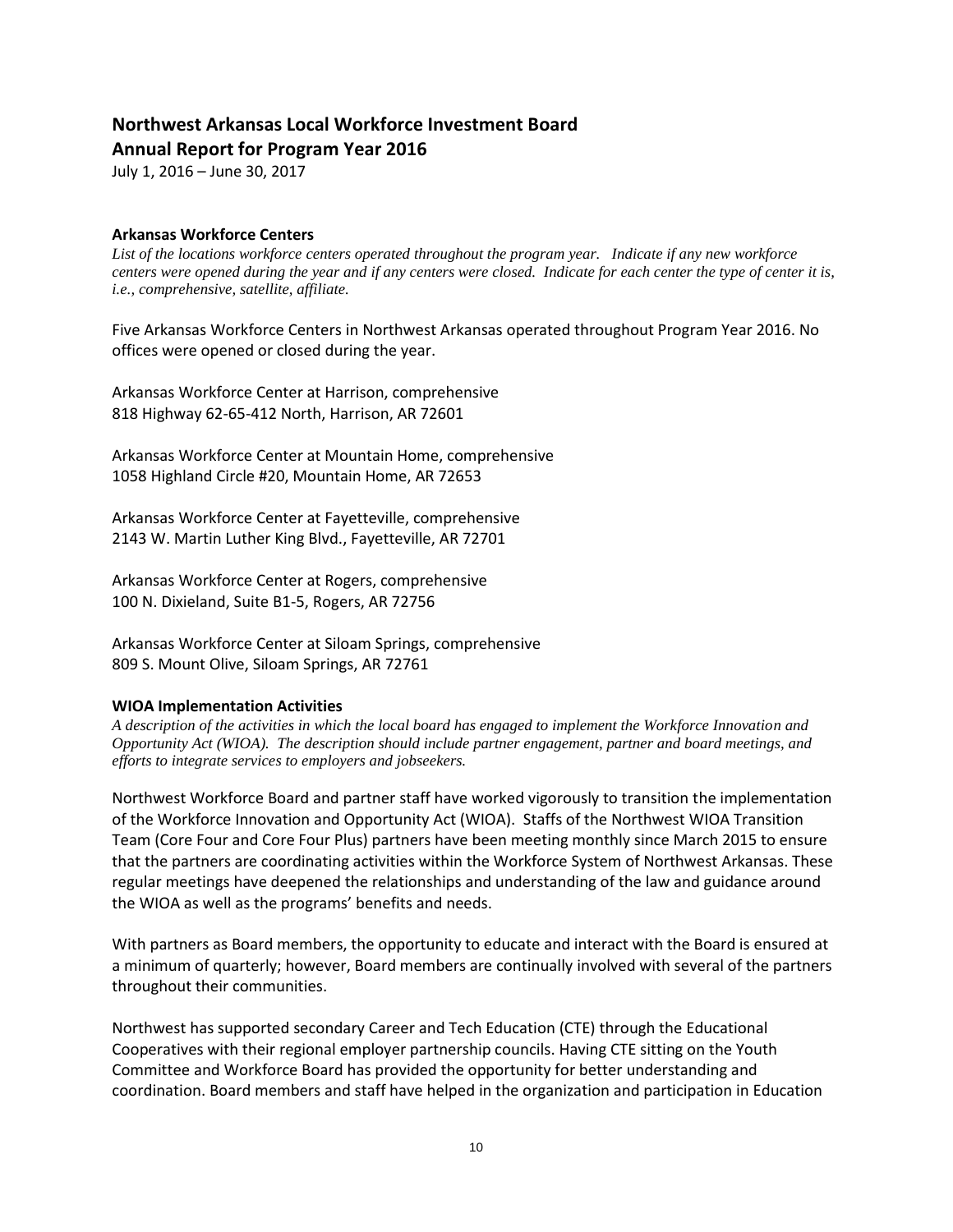Cooperative Summits which brings students, educators and employers together to build the talent pipeline we need for the future.

The Workforce Board is supporting the Regional Workforce Grants funded by the Arkansas Department of Higher Education. Exciting and innovative opportunities continue to be developed through partnerships of all levels of education at Arkansas State University at Mountain Home, North Arkansas College, Northwest Arkansas Community College and the University of Arkansas Global Campus.

Integration of services to employers and job seekers is being addressed with the Core 4 partners monthly and is happening through referrals to our partners, working with apprenticeship partners, chambers of commerce and other venues.

#### **Employer Services**

*A description of the programs and strategies for serving employers at the local level.*

Employers are served through the Arkansas Workforce Center, local and regional job fairs, rapid response activities, chambers of commerce, human resource associations and economic development groups. The Centers provide interviewing space, schedule interviews, pre-screen applicants, take and post job orders for employers. We promote the Arkansas Career Readiness Certificate to jobseekers for credentials and for businesses for identifying qualified jobseekers.

Northwest has developed and built upon relationships with the local chambers of commerce. These relationships have allowed staff to strengthen the communication and outreach for services offered by our Workforce partners. Regional Business Service Teams coordinate activities prior to each major job fair or hiring event.

Sector Strategies are being used in our Northwest area in order to work with industries to focus on where the jobs are and will be. A sector Strategy Summit was held April 26<sup>th</sup> in Eureka Springs and brought together partners, employers, educators, the Workforce Board and others to further the promotion of using sector strategies in Northwest Arkansas.

The Workforce Center at Fayetteville hosted an Open House which brought employers and jobseekers to the Center to better understand the solutions offered by partners for employers in our area. Additionally we have hosted or participated in over 50 job fairs and hiring events throughout the year.

#### **Innovative Service Delivery**

*A description of the local area's unique programs and recent accomplishments. The local area should highlight any innovative service delivery strategies, including program activities that support dislocated workers, lowskilled/low-income adults and disadvantaged youth.* 

Northwest's strategy for serving the out of school youth populations who are dropouts is to partner with the Adult Education programs providing GED training and mandate a work component. Typically an individual will attend GED classes half day and be in a work experience the other half. Participants are paid a stipend for attending class and a wage for the work experience. Staff secures an employer for the work experience and closely monitors both the training and work activities, if either is being neglected or there are issues then the Employment/Training Advisor works to resolve the issue. This has been extremely successful because of close oversight and the young person has financial resources to stay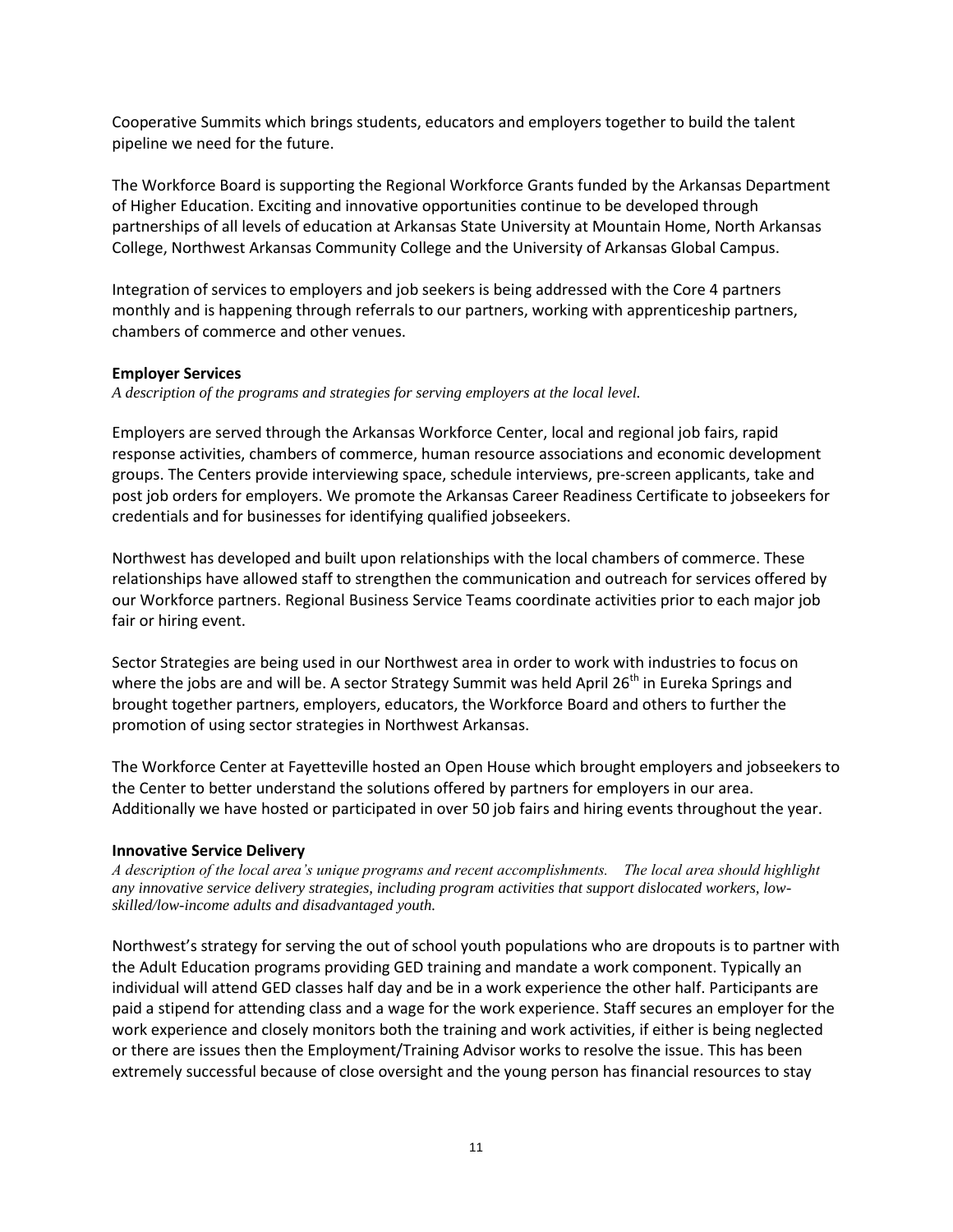focused on completing the GED while gaining valuable experience in the world of work. This has shown greater performance success for both the Adult Education and Youth programs.

Northwest continues the regional partnership started in 2006 with the Workforce Boards in Southwest Missouri, Northeast Oklahoma and Southeast Kansas by working together to coordinate job fairs and business services, share staff training and other opportunities to leverage resources.

The PROMISE Grant continues to offer an opportunity for Northwest to further develop its services to youth with disabilities.

Northwest Workforce partners were involved in the Innovative Readiness Training events sponsored by the Delta Regional Authority where reserve military health care personnel from all branches serve their two week training providing free health care for individuals. This year Baxter, Marion and Searcy Counties hosted the events and Workforce staff and a DWS Mobile unit provided onsite services to individuals. The events were tremendously successful.

Northwest Workforce is a partner of the Carroll County Collaborative (C3) which brings together employers, community leaders, educators, the elected officials, workforce and economic developers to find and implement solutions that have allowed Carroll County to work together to begin to address the unmet needs of the employers and communities. Carroll County is 'where Woodstock meets livestock' and this innovative partnership is manifesting with the addition of a new tech center for high school students at the old Armory with all three high schools in partnership with business.

#### **Services to Targeted Populations**

*A description of the programs, initiatives, and strategies for serving Veterans at the local level, including a*  description of how veterans' priority of service is being implemented for all training programs. A description of *efforts and strategies employed by the local board to increase enrollments of individuals on public assistance, disabled individuals, out-of-school youth, at-risk youth, ex-offenders, high-school dropouts and other groups that may be identified by the local board as priority populations.*

*Not a high school graduate Veterans Low-Income Persons TANF Recipients Receives Public Assistance (not TANF) Ex-offenders*

*Single Parent Displaced Homemaker UI Exhaustee Out-of-School Youth/High School Dropouts Basic Skills Deficient Youth Pregnant/Parenting Youth*

#### Services to Veterans

All staff members have been trained to ensure Veterans Preference. Services for veterans are integrated within our delivery network through a variety of means. Primarily, veteran staff is co-located at Workforce Centers and is an integral part of the employer outreach team. In addition to these activities, veteran staff conducts outreach to and network with local veteran service organizations both as a means of developing additional referral contacts for services outside the scope of employment, and promoting available services targeted to veterans.

Depending on the needs of the individual, each veteran has available services such as job search (including receiving veteran preference for job referrals); resume preparation, training and more. Initiatives and programs such as the Gold Card, ARVets, VRAP and vocational rehabilitation work to ensure that our veterans get the extra services that they deserve.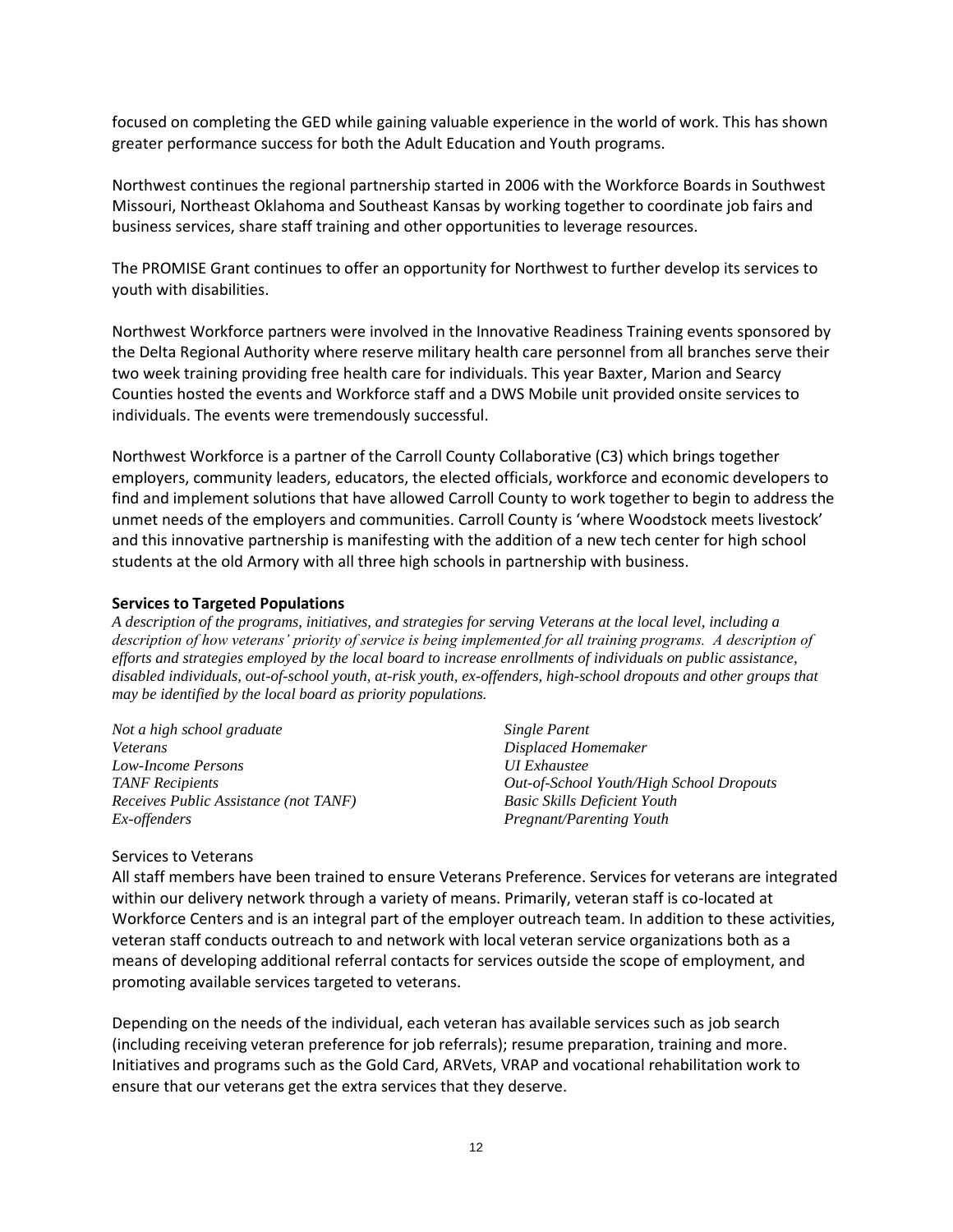DWS screens veterans at intake point using a self-attestation tool to identify 'severe barriers to employment' and are referred to the Disabled Veterans Representative for intensive case management. This ensures that qualified veterans are receiving the high level of service due to them.

#### Adults

- Not a high school graduate is served by partnering with the six local Adult Education programs (with outreach to outlying communities) for referrals, participate in high school parent nights to speak to parents about GED, Career Readiness Certificate, outreach to Dogwood Literacy Council and Twin Lakes Literacy Council, partnerships with Goodwill, Salvation Army, Ozark Center of Hope and House of Hope.
- Veterans are served by referrals to and from the DWS Veteran Representatives in the Centers; outreach and referrals to/from Ozark Guidance; homeless shelters; Hiring Our Heroes events; County Veterans Service Offices; Veterans Center (hospital); recruit for National Emergency Grants; federal TRIO program; Disabled American Veterans.
- Low Income individuals are served by partnerships and referrals to/from area food pantries, Department of Human Services, Office of Human Concern, Care Community Center, Ozark Share and Care, homeless shelters, Salvation Army, area churches, Career Pathways, Educational Opportunity Center, Resource Council meetings, TRIO, Ozark Center of Hope, churches, postsecondary schools, high schools, housing authorities, Credit Counseling of the Ozarks, county health departments, relationships with city, and community and business leaders.
- TANF recipients are served through partnerships with DWS TANF case managers, DHHS and Career Pathways staff.
- Receives Public Assistance (not TANF) individuals are served by partnerships and referrals to/from housing authorities, emergency resources, food banks, Department of Human Services, libraries, Salvation Army, Ozark Center of Hope, Career Pathways and post-secondary schools.
- Offenders receive services through relationship with Department of Community Corrections, Probation and Parole, sheriff and police departments, partnerships with Ozark Center of Hope, Boone County Recovery Project, Goodwill programs, 2<sup>nd</sup> Chance Employers, Juvenile Services, provide information about Federal Bonding Program and Work Opportunity Tax Credit, and staff conduct workshops for offenders coming back into the community to help individuals adjust to society standards.
- Single Parents receive services through partnerships to include cross referrals with TANF staff, Single Parent Scholarships, housing authorities, Career Pathways, Department of Human Services, Office of Human Concern, post-secondary and secondary schools, local business and community leaders, Goodwill Industries, local food pantries, TRIO and Resource Council meetings.

# Dislocated Workers

- Displaced Homemakers are served through partnerships to include cross referrals with emergency resources, shelters for women and the homeless, Career Pathways, Department of Human Services, Goodwill Industries, Single Parent Scholarships and Credit Counseling of the Ozarks.
- Veteran Referrals are to and from the DWS Veteran Representatives in the Centers; outreach and referrals to/from Ozark Guidance; homeless shelters; Hiring Our Heroes events; County Veterans Service Offices; Veterans Center (hospital); recruit for National Emergency Grants; federal TRIO program; Disabled American Veterans.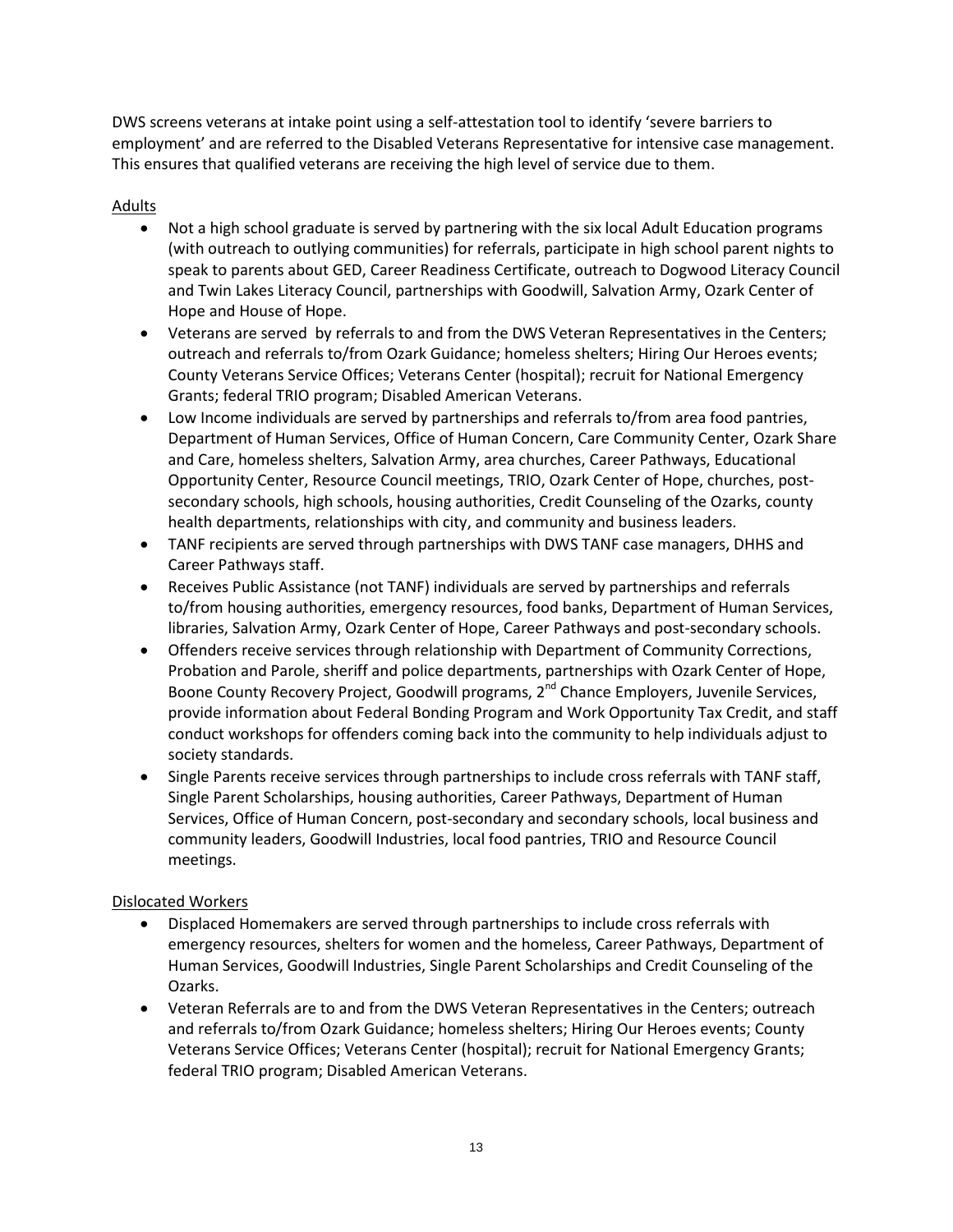- UC Exhaustee customers are served through partnerships and coordination to include cross referrals with DWS unemployment staff, UI profiled participants, recruit to fill National Emergency Grant temporary employment positions.
- Single Parents are provided services through partnerships to include cross referrals with TANF staff, Single Parent Scholarships, housing authorities, Career Pathways, Department of Human Services, Office of Human Concern, post-secondary and secondary schools, local business and community leaders, Goodwill Industries, local food pantries, TRIO and Resource Council meetings.

#### Youth

- Out-of-School youth are recruited and served with partners that include cross referrals with Goodwill Industries, secondary schools working with teachers, counselors and students for outreach, Youth Strategies, Teen Challenge, Ozark Center of Hope, six Adult Education Centers counselors and instructors, Alternative schools and high school staff.
- Dropouts are served with partnerships with Adult Education centers, secondary and alternative schools, Literacy Councils, Youth Strategies, Teen Challenge, Job Corps, and Goodwill Industries.
- Basic Skills Deficient youth receive services through partnerships with secondary and alternative schools, special education teachers and counselors, Goodwill Industries, Job Corps, Twin Lakes Literacy Council, and Adult Basic Education.
- Pregnant/Parenting youth are served by partnerships with Circle of Life, TANF staff, New Beginnings, Department of Human Services, the Jones Center, Youth Strategies, schools including teachers, counselors and administrators, Ozark Center of Hope, Salvation Army, Pregnancy Resource Center and referrals from mentors.
- Low Income youth receive services through partnering and referrals to/from area food pantries, Department of Human Services, Office of Human Concern, Care Community Center, Ozark Share and Care, homeless shelters, Salvation Army, area churches, Career Pathways, Educational Opportunity Center, Resource Council meetings, TRIO, Ozark Center of Hope, post-secondary schools, high schools, housing authorities, Credit Counseling of the Ozarks, county health departments, relationships with city, community and business leaders.
- Offenders are reached and served by relationships with Department of Community Corrections, Probation and Parole, sheriff and police departments, partnerships with Ozark Center of Hope, Boone County Recovery Project, Goodwill programs, 2<sup>nd</sup> Chance Employers, Juvenile Services, provide information about Federal Bonding Program and Work Opportunity Tax Credit, and staff conduct workshops for offenders coming back into the community to help individuals adjust to society standards.

#### **Leveraging Resources**

*Efforts to leverage additional resources – identify the local boards efforts to identify additional funding sources, including state and federal agencies, corporate and philanthropic foundations.*

Northwest was the recipient of a National Disaster Grant AR 28 for \$1,430,000. This grant helps with the cleanup and recovery from severe storms and flooding. As of June 30, 2017 we have had 106 people assisting with projects across six counties repairing and replacing bridges, culverts and roads, debris cleanup, moving dirt and gravel and more. Without this help our counties and cities would be hard pressed to get the much needed work done in a timely manner.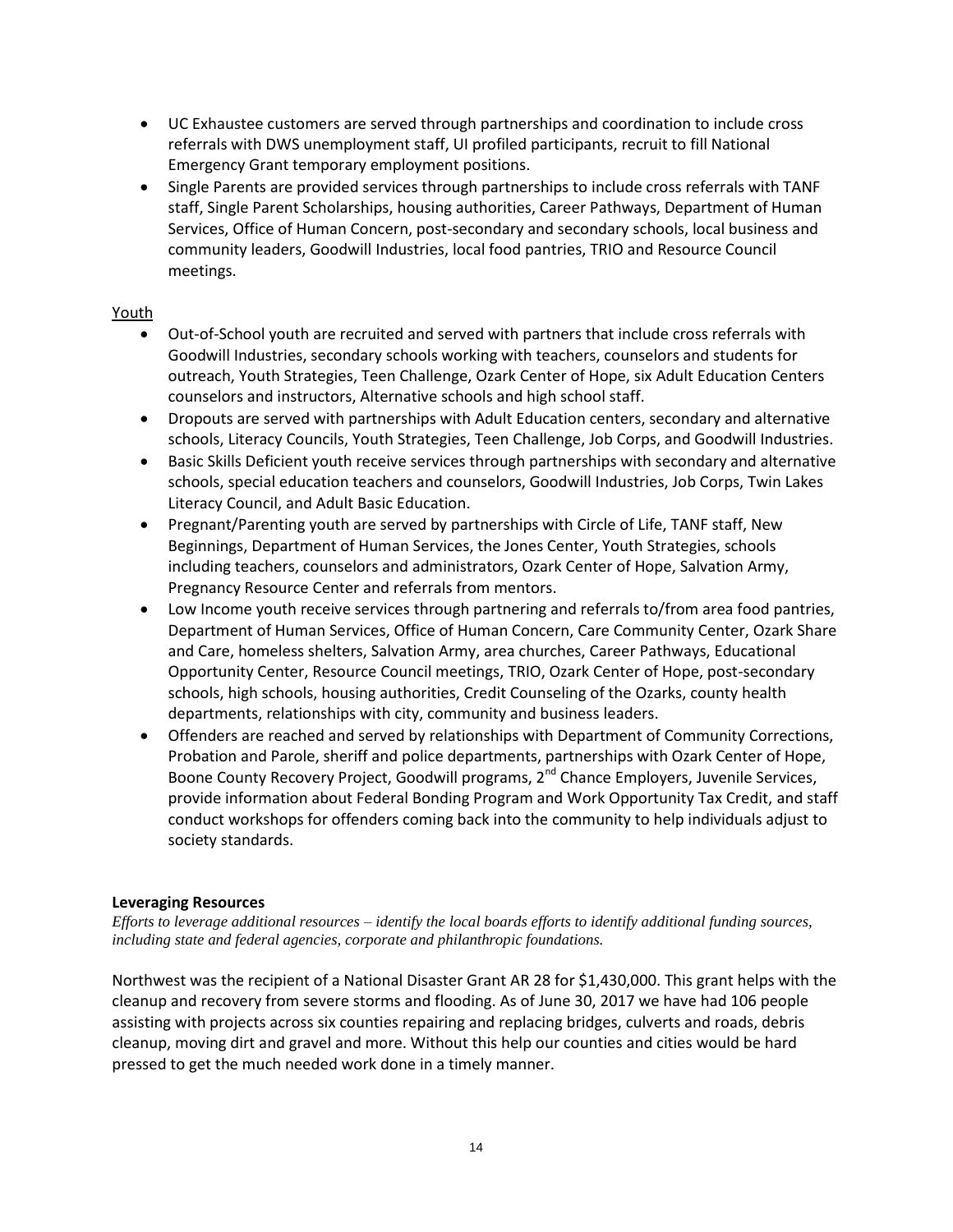Through the PROMISE Grant Northwest is providing Summer Youth Work Experience to youth with disabilities. Additional funding of \$292,796 this year has provided 200 hours work experiences in Benton and Washington counties. This grant is a partnership between the University of Arkansas at Fayetteville, Department of Workforce Services, Arkansas Rehabilitation Services, and others and will continue each year until September 2018.

Northwest received a WIOA Implementation subgrant of \$50,000 from State set aside funds to assist with Out of School recruitment and development of the local plan. This was a great benefit which allowed funds to be targeted for these specific needs and not pulled from the formula funds which are needed to serve our participants. Additionally we received \$15,000 from AR26 to conduct sector strategies planning and implementation further stretching our formula funds. Technical assistance from Maher and Maher funded by the State allowed the sector strategies work to further develop.

Arkansas Department of Workforce Services provides additional sources of services to customers including Microsoft IT Academy and cTORQ. At no cost to the local areas we can help customers train for and receive Microsoft Office programs certification. The cTORQ program allows customers to easily prepare and search for employment efficiently and quickly.

#### **Continuous Improvement**

*A description of the local area's efforts for continuous improvement of the services offered in the Arkansas Workforce Centers through customer feedback.*

Workforce Centers in the Northwest region provide customer satisfaction surveys to job seekers. The results of these surveys are available online for managers and board to review. Managers address any issues as they arise and have personal interaction with customers on a regular basis. The Centers strive to move forward to improve the quality of services provided to job seekers and employers and meet with partners to discuss issues or changes to improve the system.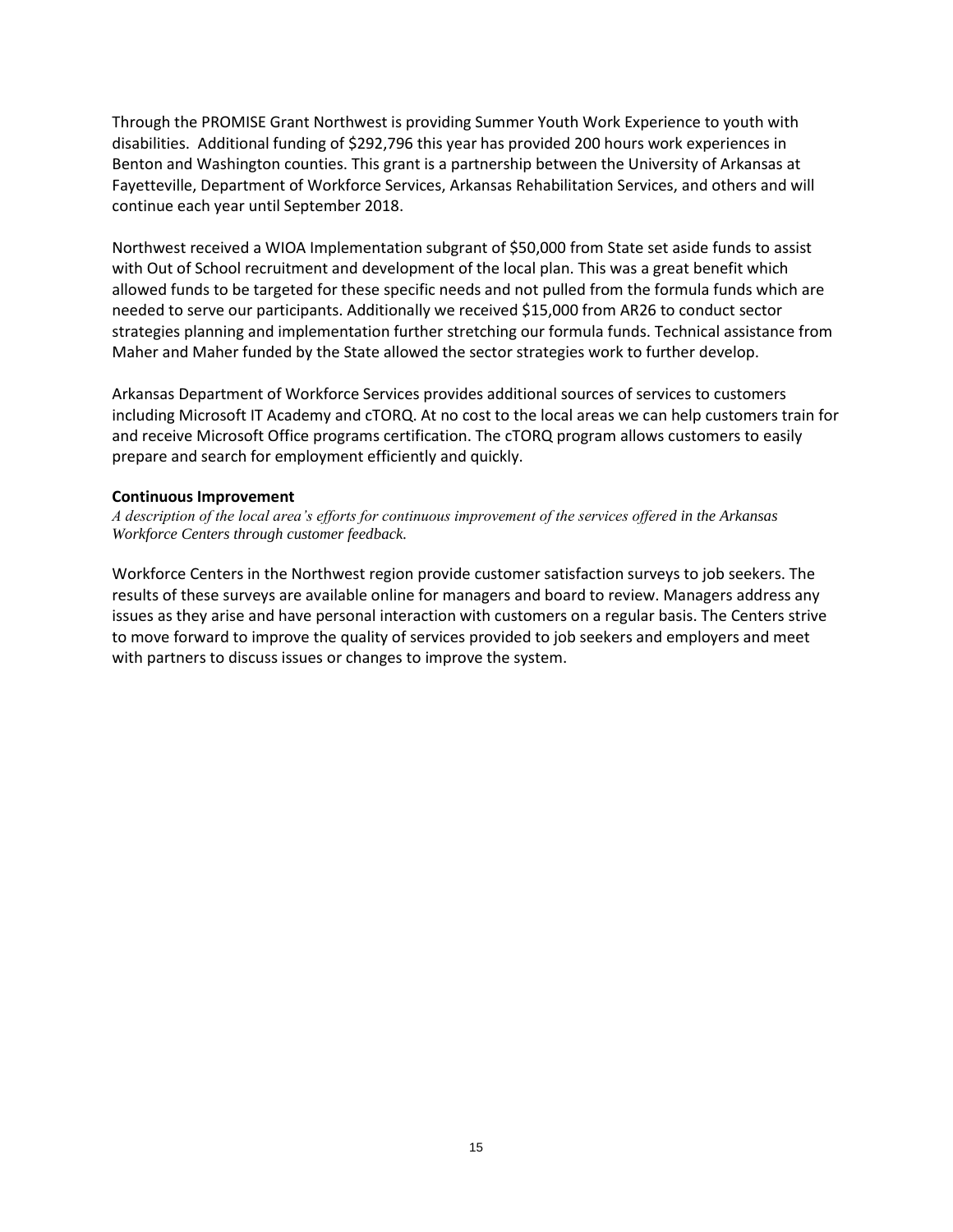# **Northwest Workforce Area Stories of Success for Program Year 2016**

#### **Luke Dooley, Youth**

Luke Dooley is the oldest of three children being raised by a single mom in rural Marion County where job opportunities are hard to come by. He applied for the WIOA Youth Program in the spring of 2016 and requested assistance with finding a summer job. He was placed in the Maintenance Department at Yellville Summit School where he worked hard to assist the janitors with cleaning, moving furniture, and taking care of the grounds. He always demonstrated a cooperative attitude and was eager to learn as much as possible.

In the fall of 2016, Luke committed to school and football and began to consider more carefully what he wanted to do after graduation. We met regularly to discuss college, financial aid, and potential career paths. He eventually decided he wanted to join the military. Even though Luke was in good physical condition from playing football he had some work to do before meeting the military's guidelines for



enlistment. For several months, Luke adhered to a strict diet and exercise program until he finally passed "the tape test". At that time enlisted with the Army with the condition he would spend his summer at home working before leaving for basic training in the fall. Luke had 3 job offers for the summer, but ultimately was hired by Yellville Summit Schools. As planned, Luke left for Army basic training on September 12, 2017.



#### **Jessica Neubauer, Adult**

Jessica is a young, single mother of two, whose husband left her at the start of her senior year of the Early Childhood Education program. As a result, Jessica was struggling to make ends meet and her oldest child, who has a behavior disorder, was really having a hard time handling the divorce. Jessica heard about the WIOA Scholarship and decided to apply. She was selected for the scholarship and enrolled as a Displaced Homemaker. Since Jessica only had 2 semesters remaining, a full ITA was issued which covered her tuition and fees. She also received assistance with childcare and her electric which

allowed her to use additional financial aid money for other living expenses. Jessica was able to successfully complete her degree and gained a position as the Lead Pre-K teacher at Small World Pre-School. Her supervisor Miss Lindsey cannot say enough about how Jessica was able to acclimate into the position and both the students and parents love her. She continues to work and is happy providing for her family. Jessica is glad she was able to complete the program and show her children that with hard work and perseverance you can achieve your goals.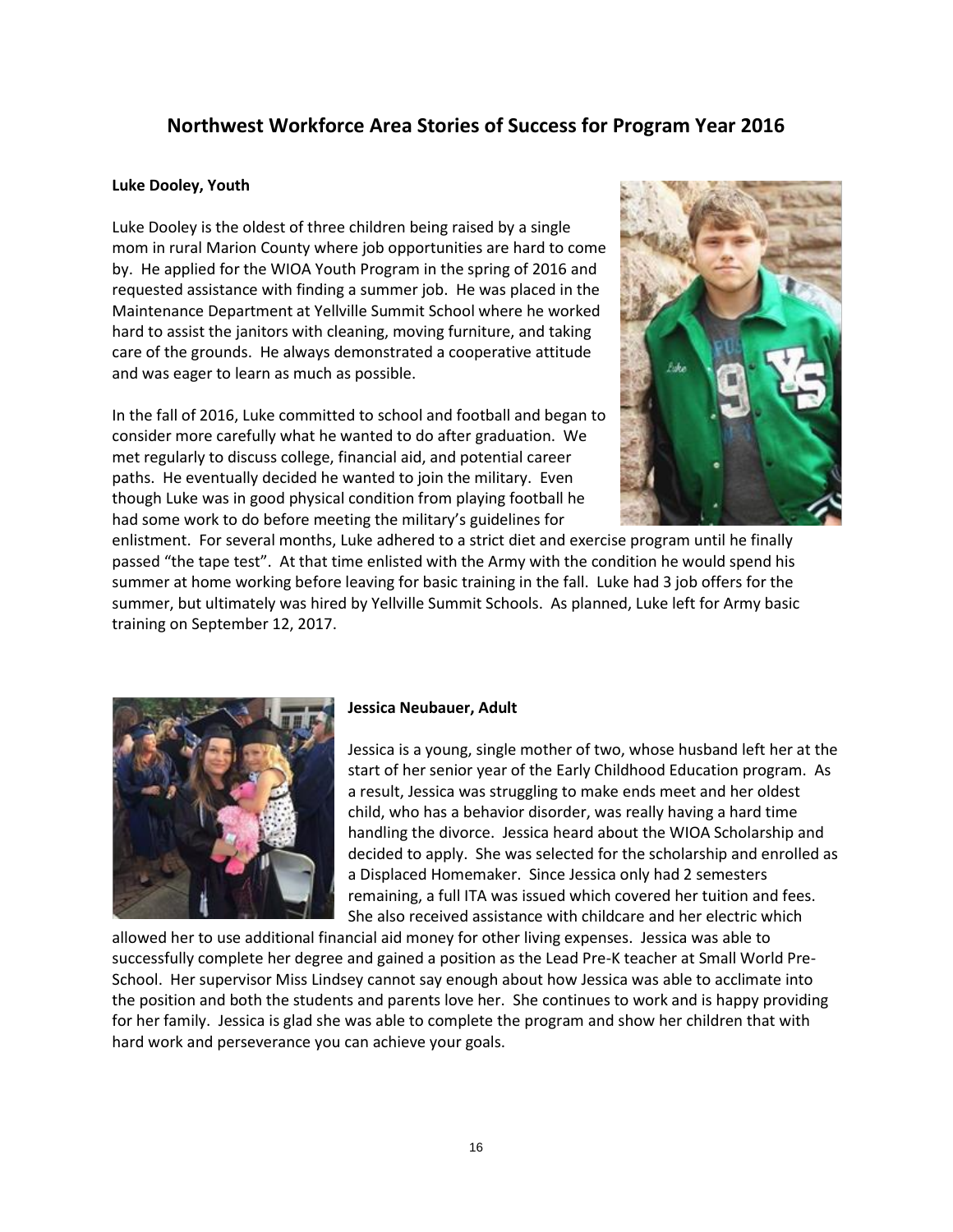#### **Lee Anne Kendrick , Collaboration**

Leeann came into the office as a homeless individual seeking help with employment. Here is her story:

"I found myself on the side of the road in my car, no money and no gas, so I made a phone call to my car salesman. He instructed me to go to Genesis House in Siloam Springs, Arkansas. He gave me money for gas and food to get there. Once I went to Genesis House, I found hope. They clothed me and gave me shelter in a hotel, telling me to contact Rose Sparrow with Arkansas Workforce. A door of opportunity opened, as I am a Registered Nurse. I had no idea there was even a hospital in this town. When I came through the door, I was able to go online and apply for the job as a Medical/ Surgical RN at the hospital. Rose utilized other resources to get the Beauty School next door to



give me a hair do and to look professional. I did get the job. Today, I remain gainfully employed and I have gained respect of the doctors and coworkers, thus having gained my self-esteem and continue to grow in my profession. This would not have been possible without the help of WIOA. I will always remember this. I am still employed there, with my two year anniversary coming up November 9. 2017."



#### **Zachary Williams-Helm, Youth**

Zachary Williams-Helm grew up in a low income, single parent household in a rural area with his mom and sister. At the time he applied for services, he had never worked before and was in need of assistance to gain skills and employment. Zachary was eager to learn and participated in nearly all the activities offered to him through the youth program.

During his first two summers on the program he was placed at Jordan Marina, one of the few places to work near his home. He caught on quickly and began to excel. By the third summer, the owners of the marina knew they wanted to hire Zachary as he had become an asset to their business.

Even though Zachary enjoyed working at the marina, he knew he

needed to make some long term career decisions. He explored several careers but ultimately decided he wanted to major in Mechanical Engineering. He explored colleges, transfer options, and costs associated with different schools and finally decided Arkansas Tech would be the best fit for him.

Zachary made plans to move and successfully navigated the financial aid and admissions processes. In May 2017 he graduated from Norfork High School. Not long after, his mother passed away unexpectedly. I began to fear that Zachary would not want to leave his sister and would not follow through with his plan to move to Russellville, but Zachary, being dedicated to his goals, stayed the course and started classes at Arkansas Tech University in August 2017.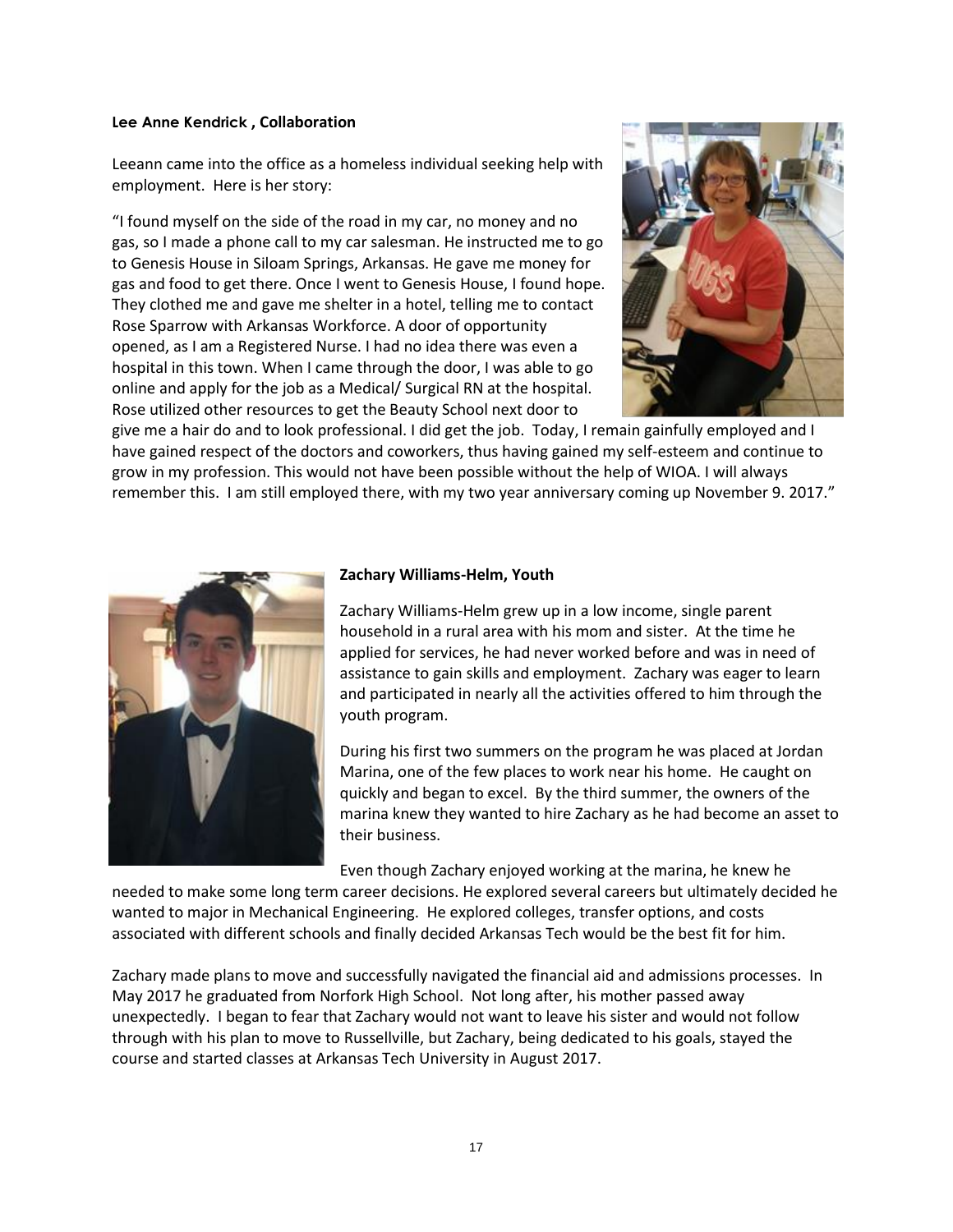#### **Joe Richardson, Adult**

Joel Richardson, a single father of two, had the desire to become a law enforcement officer. He is a veteran of the U.S. Army, serving for over three years. Being a veteran he was accepted to the Police Academy in Camden, AR. He received a GI Bill that assisted him with paying for his 16 week training. After being employed as a Correctional Officer, Joel realized that he wanted to further his education and advance his career in law enforcement. Joel was referred to WIOA by the Vet Rep at DWS.

Joel, having no family to assist with his kids while attending training, was very fortunate to know a couple that volunteered to keep two babies, ages 2 and 1, giving him the opportunity to attend training knowing his kids were well taken care of. WIOA assisted Joel with housing, transportation, and required safety equipment while he attended training. He is currently employed with the Cotter Police Department.



#### **Medical Students at Northwest Technical Institute, Adult, Dislocated Worker and Out of School Youth**

The need for skilled medical staff in Northwest Arkansas continues to grow at a very fast pace. Fortunately, the Northwest Arkansas Economic Development District (NWAEDD) and the Northwest Technical Institute (NTI) have been there to help fill the skills gap by providing scholarships and training opportunities in this high demand field.

On June 20, 2017 the class of Surgical Technicians (Surge Tech) and Licensed Practical Nurses (LPN) received their pins and diplomas at their graduation ceremony from NTI. The class size of 64 at NTI was very impressive; however, the fact that 34% of those graduates received WIOA scholarships was extremely exciting to NWAEDD.

Twenty-two of the graduates were awarded scholarships through WIOA to complete their training at NTI in the medical field. In total, there were 18 LPNs & four Surge Techs that graduated in the class of 2017. The participants spanned all of the programs Adult, Dislocated Worker and Youth.

In Northwest Arkansas, the average annual salary for these graduates will be \$42,000! NWAEDD is proud to work with the local training institutions in the area and there is no doubt that this partnership has proven to be a great success.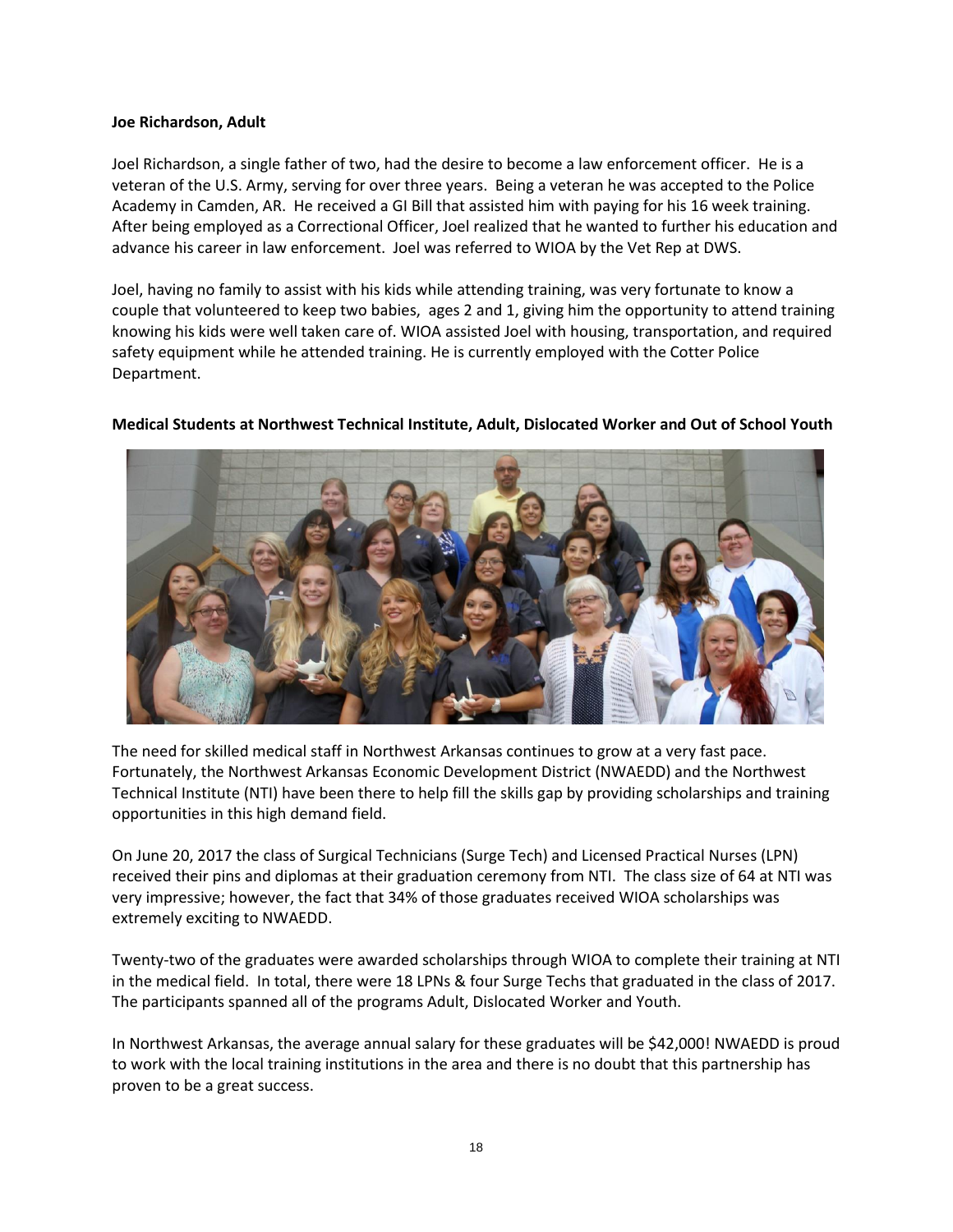New Title IB Enrollees

| All Offices      |                              |                                          |                                            |                                            |                              |                              | PY 2017                      |
|------------------|------------------------------|------------------------------------------|--------------------------------------------|--------------------------------------------|------------------------------|------------------------------|------------------------------|
|                  |                              |                                          | Out of School                              | In School                                  | <b>NEG</b>                   | <b>NEG</b>                   |                              |
| Month            | Adult                        | <b>DLW</b>                               | Youth                                      | Youth                                      | AR-28                        | AR29                         | Total                        |
| July             | 36                           | 5                                        | 6                                          | $\qquad \qquad \blacksquare$               | 4                            | $\qquad \qquad \blacksquare$ | 51                           |
| August           | 19                           | 6                                        | 3                                          | $\overline{\phantom{0}}$                   | $\overline{2}$               | $\overline{\phantom{a}}$     | 30                           |
| September        | 13                           | $\blacksquare$                           | $\overline{\mathbf{4}}$                    | $\overline{c}$                             | $\overline{a}$               | $\overline{a}$               | 19                           |
| October          | $\overline{2}$               | $\overline{2}$                           | 5                                          | $\qquad \qquad \blacksquare$               | 7                            | 34                           | 50                           |
| <b>Total</b>     | 70                           | 13                                       | 18                                         | $\overline{2}$                             | 13                           | 34                           | 150                          |
| Harrison         |                              |                                          |                                            |                                            |                              |                              | PY 2017                      |
|                  |                              |                                          | Out of School                              | In School                                  | <b>NEG</b>                   | <b>NEG</b>                   |                              |
| Month            | Adult                        | <b>DLW</b>                               | Youth                                      | Youth                                      | AR-28                        | AR29                         | Total                        |
| July             | 19                           | 1                                        | $\overline{2}$                             |                                            | 3                            |                              | 25                           |
| August           | 1                            | 1                                        | 3                                          |                                            | $\overline{2}$               | $\overline{\phantom{a}}$     | $\overline{7}$               |
| September        | 5                            | $\qquad \qquad \blacksquare$             | $\overline{\phantom{0}}$                   | $\overline{2}$                             | $\overline{\phantom{a}}$     | $\overline{\phantom{a}}$     | $\overline{7}$               |
| October          | 1                            | $\overline{\phantom{a}}$                 | 3                                          | $\blacksquare$                             | 6                            | 21                           | 31                           |
| <b>Total</b>     | 26                           | $\overline{\mathbf{2}}$                  | 8                                          | $\overline{2}$                             | 11                           | 21                           | 70                           |
|                  |                              |                                          |                                            |                                            |                              |                              |                              |
| Mtn. Home        |                              |                                          |                                            |                                            |                              |                              | PY 2017                      |
|                  |                              |                                          | Out of School                              | In School                                  | <b>NEG</b>                   | <b>NEG</b>                   |                              |
| Month            | Adult                        | <b>DLW</b>                               | Youth                                      | Youth                                      | AR-28                        | AR29                         | Total                        |
| July             | 6                            | $\overline{c}$                           | -                                          | -                                          | 1                            | -                            | $\boldsymbol{9}$             |
| August           | 7                            | $\blacksquare$                           | $\overline{\phantom{0}}$                   | $\qquad \qquad \blacksquare$               | $\qquad \qquad \blacksquare$ | $\overline{\phantom{a}}$     | 7                            |
| September        | $\overline{2}$               | $\overline{\phantom{a}}$                 | 1                                          | $\overline{\phantom{a}}$                   | $\overline{a}$               | $\overline{\phantom{a}}$     | $\overline{3}$               |
| October          | $\overline{a}$               | $\overline{a}$                           | 1                                          |                                            | 1                            | 4                            | 6                            |
| <b>Total</b>     | 15                           | $\overline{2}$                           | $\overline{2}$                             |                                            | $\overline{2}$               | 4                            | 25                           |
|                  |                              |                                          |                                            |                                            |                              |                              |                              |
|                  |                              |                                          |                                            |                                            |                              |                              |                              |
| Fayetteville     |                              |                                          |                                            |                                            |                              |                              | PY 2017                      |
|                  |                              |                                          | Out of School                              | In School                                  | <b>NEG</b>                   | <b>NEG</b>                   |                              |
| Month            | Adult                        | <b>DLW</b><br>$\overline{a}$             | Youth                                      | Youth                                      | AR-28<br>$\overline{a}$      | AR29                         | Total                        |
| July             | 9                            |                                          | $\overline{2}$<br>$\overline{\phantom{a}}$ | $\blacksquare$<br>$\overline{\phantom{a}}$ | $\overline{\phantom{0}}$     | $\frac{1}{2}$                | 11                           |
| August           | 5                            | $\mathbf{1}$                             |                                            | $\overline{\phantom{0}}$                   | $\overline{a}$               | $\overline{\phantom{a}}$     | $\,6\,$                      |
| September        | $\overline{\mathbf{4}}$      | $\qquad \qquad \blacksquare$             | 1                                          |                                            |                              | $\frac{1}{2}$                | 5                            |
| October<br>Total | $\overline{\phantom{a}}$     | $\overline{\phantom{0}}$                 | $\overline{\phantom{0}}$                   | $\qquad \qquad \blacksquare$               | $\qquad \qquad \blacksquare$ | 5                            | $\overline{5}$               |
|                  | 18                           | $\mathbf{1}$                             | $\overline{\mathbf{3}}$                    |                                            | ٠                            | 5                            | 27                           |
| Rogers           |                              |                                          |                                            |                                            |                              |                              | PY 2017                      |
|                  |                              |                                          | Out of School                              | In School                                  | <b>NEG</b>                   | <b>NEG</b>                   |                              |
| Month            | Adult                        | <b>DLW</b>                               | Youth                                      | Youth                                      | AR-28                        | AR29                         | Total                        |
| July             | 1                            | $\overline{2}$                           | $\blacksquare$                             | $\qquad \qquad \blacksquare$               | $\overline{\phantom{0}}$     | $\blacksquare$               | $\ensuremath{\mathsf{3}}$    |
| August           | 1                            | $\overline{c}$                           | $\qquad \qquad \blacksquare$               | $\overline{\phantom{0}}$                   | $\overline{a}$               | $\qquad \qquad \blacksquare$ | $\overline{3}$               |
| September        | $\qquad \qquad \blacksquare$ | $\overline{\phantom{a}}$                 | -                                          | $\qquad \qquad \blacksquare$               | $\qquad \qquad \blacksquare$ | $\overline{\phantom{a}}$     | $\qquad \qquad \blacksquare$ |
| October          | $\overline{\phantom{a}}$     | $\overline{2}$                           | $\blacksquare$                             | $\blacksquare$                             | $\qquad \qquad \blacksquare$ | $\overline{c}$               | 4                            |
| <b>Total</b>     | $\overline{\mathbf{2}}$      | 6                                        | $\blacksquare$                             | $\blacksquare$                             | ۰                            | $\overline{2}$               | 10                           |
| Siloam Springs   |                              |                                          |                                            |                                            |                              |                              | PY 2017                      |
|                  |                              |                                          | Out of School                              | In School                                  | <b>NEG</b>                   | <b>NEG</b>                   |                              |
| Month            | Adult                        | <b>DLW</b>                               | Youth                                      | Youth                                      | AR-28                        | AR29                         | Total                        |
| July             | $\mathbf 1$                  |                                          | $\overline{2}$                             |                                            | -                            |                              | 3                            |
| August           | 5                            | $\overline{2}$                           | $\overline{\phantom{a}}$                   | $\qquad \qquad \blacksquare$               | $\overline{\phantom{0}}$     | $\blacksquare$               | $\overline{7}$               |
| September        | $\overline{2}$               | $\overline{\phantom{a}}$                 | $\overline{c}$                             | $\overline{\phantom{a}}$                   | $\overline{\phantom{0}}$     | $\overline{\phantom{a}}$     | $\overline{\mathbf{4}}$      |
| October          | $\mathbf 1$                  | $\overline{\phantom{a}}$<br>$\mathbf{2}$ | $\mathbf 1$<br>5                           | $\blacksquare$                             | $\qquad \qquad \blacksquare$ | $\overline{c}$               | $\overline{4}$               |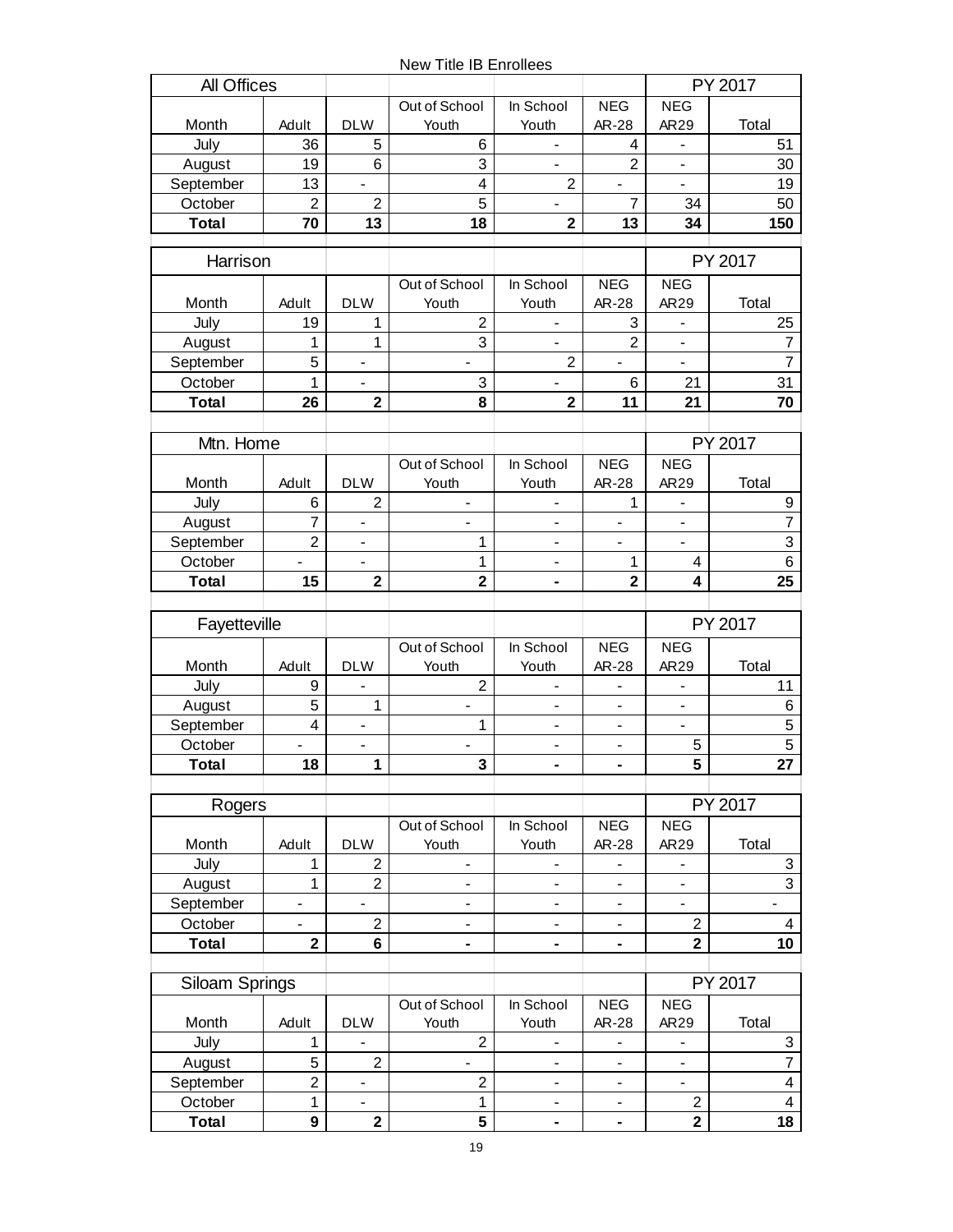|                                          |                      | WIOA Title 1 Customer Report as of October 31, 2017 |                                                                                  |
|------------------------------------------|----------------------|-----------------------------------------------------|----------------------------------------------------------------------------------|
| <b>All Offices</b>                       | <b>Active</b>        | <b>Follow-Up</b>                                    | <b>Total</b>                                                                     |
| Adult                                    | 140                  | 118                                                 | 258                                                                              |
| <b>Dislocated Worker</b>                 | 33                   | 16                                                  | 49                                                                               |
| Out-of-School Youth                      | 70                   | 59                                                  | 129                                                                              |
| In-School Youth                          | 40                   | 29                                                  | 69                                                                               |
| <b>NEG - AR 27</b>                       | 0                    | 40                                                  | 40                                                                               |
| <b>NEG - AR 28</b>                       | 40                   | 62                                                  | 102                                                                              |
| <b>NEG - AR 29</b>                       | 36                   | 0                                                   | 36                                                                               |
| Total                                    | 359                  | 324                                                 | 683                                                                              |
| <b>Harrison</b>                          | <b>Active</b>        | <b>Follow-Up</b>                                    | <b>Total</b>                                                                     |
| Adult                                    | 49                   | 32                                                  | 81                                                                               |
| <b>Dislocated Worker</b>                 | 3                    | 0                                                   | 3                                                                                |
| Out-of-School Youth                      | 30                   | 37                                                  | 67                                                                               |
| In-School Youth                          | 17                   | 17                                                  | 34                                                                               |
| <b>NEG - AR 27</b>                       | 0                    | 22                                                  | 22                                                                               |
| <b>NEG - AR 28</b>                       | 27                   | 39                                                  | 66                                                                               |
| <b>NEG - AR 29</b>                       | 21                   | 0                                                   | 21                                                                               |
| Total                                    | 147                  | 147                                                 | 294                                                                              |
| <b>Mountain Home</b>                     | <b>Active</b>        | <b>Follow-Up</b>                                    | <b>Total</b>                                                                     |
| Adult                                    | 36                   | 34                                                  | 70                                                                               |
| <b>Dislocated Worker</b>                 | 10                   | 6                                                   | 16                                                                               |
| Out-of-School Youth                      | 10                   | 6                                                   | 16                                                                               |
| In-School Youth                          | 7                    | 6                                                   | 13                                                                               |
| <b>NEG - AR 27</b>                       | 0                    | 11                                                  | 11                                                                               |
| <b>NEG - AR 28</b>                       | 9                    | 16                                                  | 25                                                                               |
| <b>NEG - AR 29</b>                       | 6                    | 0                                                   | 6                                                                                |
| Total                                    | 78                   | 79                                                  | 157                                                                              |
|                                          |                      |                                                     |                                                                                  |
|                                          |                      |                                                     |                                                                                  |
| <b>Rogers</b>                            | <b>Active</b>        | <b>Follow-Up</b>                                    | <b>Total</b>                                                                     |
| Adult                                    | 6                    | 3                                                   |                                                                                  |
| <b>Dislocated Worker</b>                 | 10<br>4              | 4                                                   |                                                                                  |
| Out-of-School Youth                      |                      | $\overline{c}$<br>0                                 |                                                                                  |
| In-School Youth                          | 3                    |                                                     |                                                                                  |
| <b>NEG - AR 27</b>                       | 0                    | 0                                                   | 9<br>14<br>6<br>$\overline{3}$<br>$\mathbf 0$                                    |
| <b>NEG - AR 28</b>                       | 0                    | 0                                                   |                                                                                  |
| <b>NEG - AR 29</b><br>Total              | $\overline{c}$<br>25 | 0<br>9                                              |                                                                                  |
|                                          |                      |                                                     |                                                                                  |
| <b>Fayetteville</b>                      | <b>Active</b>        | <b>Follow-Up</b>                                    | <b>Total</b>                                                                     |
| Adult<br><b>Dislocated Worker</b>        | 34<br>$\overline{7}$ | 36                                                  |                                                                                  |
|                                          |                      | $5\overline{)}$                                     |                                                                                  |
| Out-of-School Youth                      | 18<br>9              | $\boldsymbol{9}$                                    |                                                                                  |
| In-School Youth                          | 0                    | 5<br>$\overline{7}$                                 |                                                                                  |
| <b>NEG - AR 27</b><br><b>NEG - AR 28</b> | $\overline{2}$       | $6\phantom{1}6$                                     |                                                                                  |
|                                          |                      | $\overline{0}$                                      |                                                                                  |
| <b>NEG - AR 29</b><br>Total              | 5<br>75              | 68                                                  |                                                                                  |
|                                          |                      |                                                     | 0<br>$\overline{\mathbf{c}}$<br>34<br>70<br>12<br>27<br>14<br>7<br>8<br>5<br>143 |
| <b>Siloam Springs</b><br>Adult           | <b>Active</b><br>15  | <b>Follow-Up</b><br>13                              | <b>Total</b><br>28                                                               |
| Dislocated Worker                        | 3                    | 1                                                   |                                                                                  |
| Out-of-School Youth                      | 8                    | 5                                                   |                                                                                  |
| In-School Youth                          | 4                    | 1                                                   |                                                                                  |
| <b>NEG - AR 27</b>                       | 0                    | 0                                                   | 4<br>13<br>5<br>0                                                                |
| <b>NEG - AR 28</b>                       | $\overline{c}$       | 1                                                   | 3                                                                                |
| <b>NEG - AR 29</b>                       | $\overline{2}$       | $\overline{0}$                                      | $\overline{c}$                                                                   |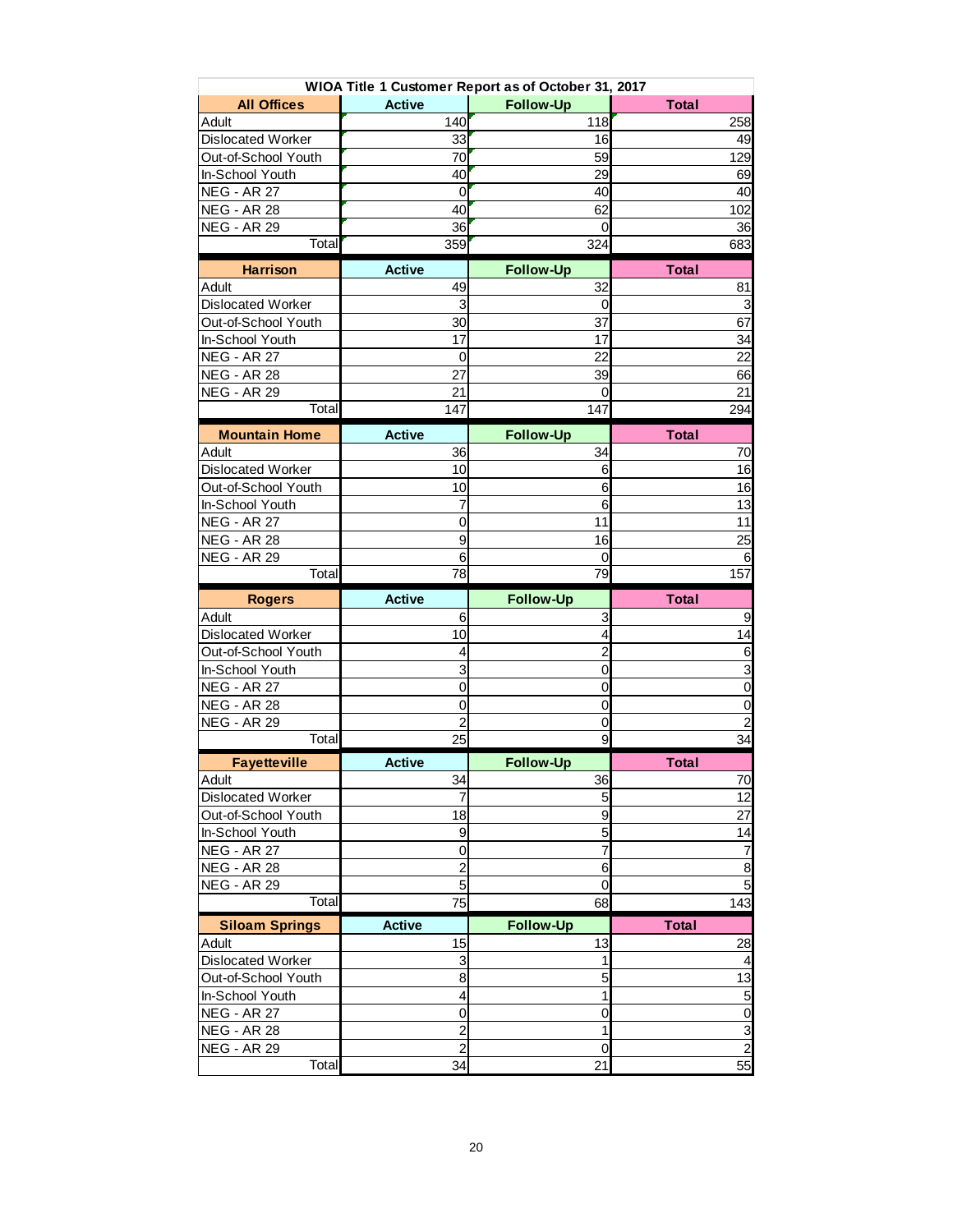# **Northwest Arkansas Economic Development District**

# **One-Stop Operator**

# **7/1/17 to 10/31/17**

|                                  | <b>Budget</b> |       | <b>Expenditures</b> | <b>Balance</b> | %    |
|----------------------------------|---------------|-------|---------------------|----------------|------|
| <b>Personnel Services/Salary</b> | 53,615.00     |       | 19,156.48           | 34,458.52      | 36%  |
| <b>Fringe Benefits</b>           | 12,135.00     |       | 3,044.10            | 9,090.90       | 25%  |
| Travel                           | 3,750.00      |       | 145.88              | 3,604.12       | 4%   |
| <b>Training &amp; Education</b>  | 750.00        |       | 263.69              | 486.31         | 35%  |
| Telephone/Internet/Fax/Postage   | 1,110.00      |       | 576.63              | 533.37         | 52%  |
| Printing/Reproduction            | 375.00        |       | 384.43              | (9.43)         | 103% |
| <b>Materials &amp; Supplies</b>  | 600.00        |       | 311.09              | 288.91         | 52%  |
| Rent/RSA                         | 2,250.00      |       | 1,277.37            | 972.63         | 57%  |
| Membership/Subscriptions/Pro     | 375.00        | 33.97 |                     | 341.03         | 9%   |
| Maintenance/Repairs              | 75.00         | 30.63 |                     | 44.37          | 41%  |
| Total                            | 75,035.00     |       | 25,224.27           | 49,810.73      | 34%  |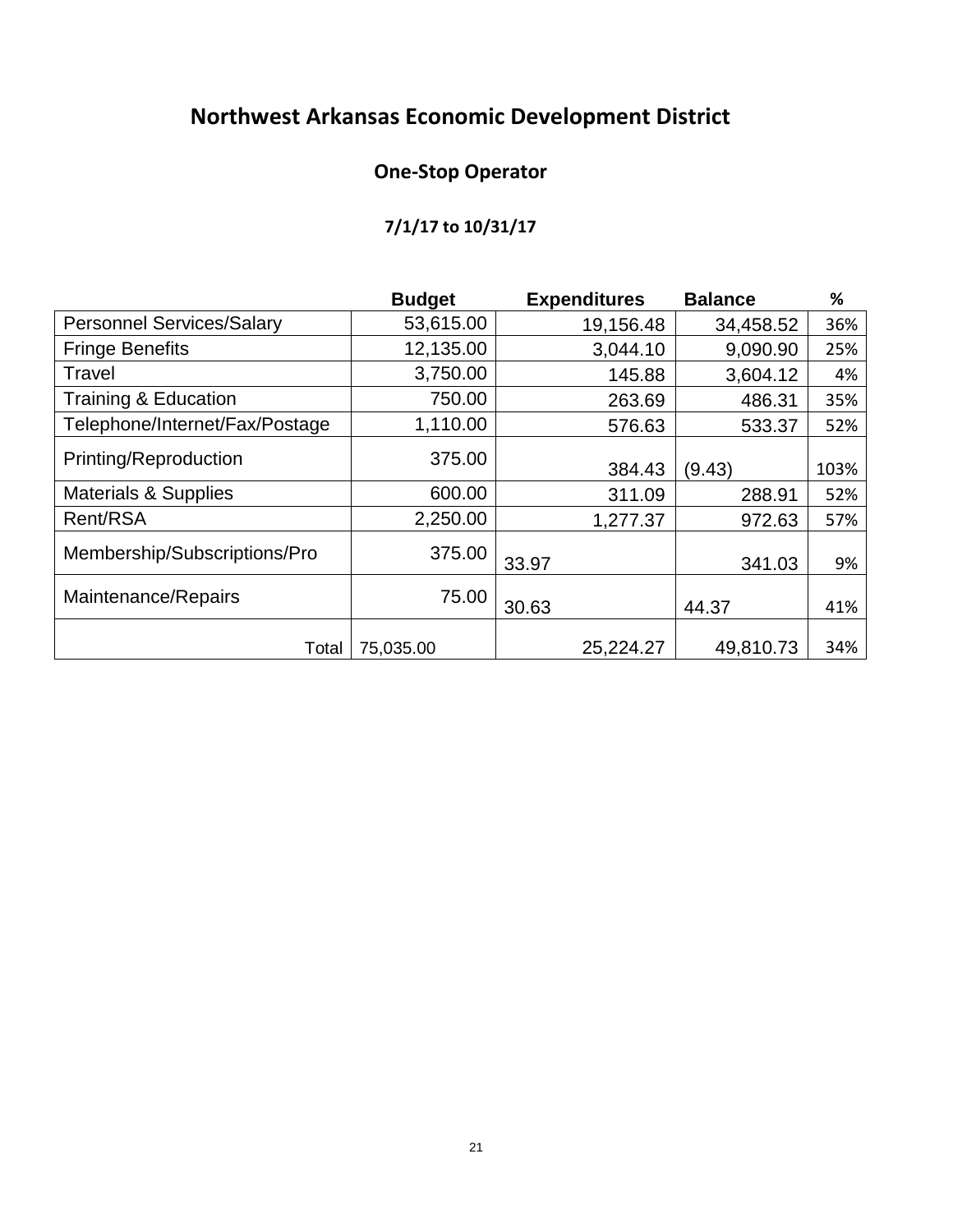#### **NORTHWEST ARKANSAS LOCAL WORKFORCE DEVELOPMENT BOARD**

#### **Minutes of Meeting September 6, 2017**

A meeting of the Northwest Arkansas Local Workforce Development Board (LWDB) was held Wednesday, September 6, 2017, at Arkansas Workforce Center at Harrison, 818 Highway 62-65-412 North, Harrison, AR at 11:00 A.M.

Board Members present were: MS. SARAH BROZYNSKI, BAXTER REGIONAL MEDICAL MR. JOHN DYESS, ALTRONIC RESEARCH, INC. MR. RICH DAVIS, BLACK HILLS ENERGY MR. WALTER HINOJOSA, NWA LABOR COUNCIL MS. AMY JONES, ARKANSAS REHABILITATION SERVICES MS. JANA KINDALL, AR DEPARTMENT OF WORKFORCE SERVICES MR. ALEX MARTINEZ, THE JOB GUIDE MS. PATTY METHVIN, HARRISON REGIONAL CHAMBER OF COMMERCE MR. CLINT MORRIS, LOCAL 155 PLUMBERS AND PIPEFITTERS MR. ROSS PARKER, PARKER FARMS AND RENTALS MR. BO PHILLIPS, TIERPOINT COMMUNICATIONS MS. BILLIE REED, OUR COOPERATIVE MR. KELLEY SHARP, UNIVERSITY OF ARKANSAS FAYETTEVILLE MR. RICKY TOMPKINS, NWACC MR. KEITH VIRE, ARKANSAS SUPPORT NETWORK

Board members not present, but represented by proxy were: MR. BEN ALDAMA, NWACC ADULT ED – proxy Kathleen Dorn MR. DAVID BELL, DAVID BELL, LLC. – proxy Ross Parker

Board Members absent were: MR. STEVE CLARK, FAYETTEVILLE CHAMBER OF COMMERCE MS. CAROLYN JACKSON, DHS SERVICES FOR THE BLIND

Others present were: Mr. Stetson Painter, Congressman Rick Crawford Mr. Joe Willis, NWAEDD Mr. Jeremy Ragland, NWAEDD Ms. Susan Sangren, NWAEDD Ms. Donna Carney, NWAEDD Mr. Eddie Treece, NWAEDD Ms. Janie Wheeler, NWAEDD Ms. Susan Daniel, NWAEDD Mr. Joel Espinoza Mr. Doyce Hill, ADWS Ms. Jenny Patoka, ADWS Mr. Bernando Corcolis, ADWS Little Rock Mr. Matt Twyford, AEDC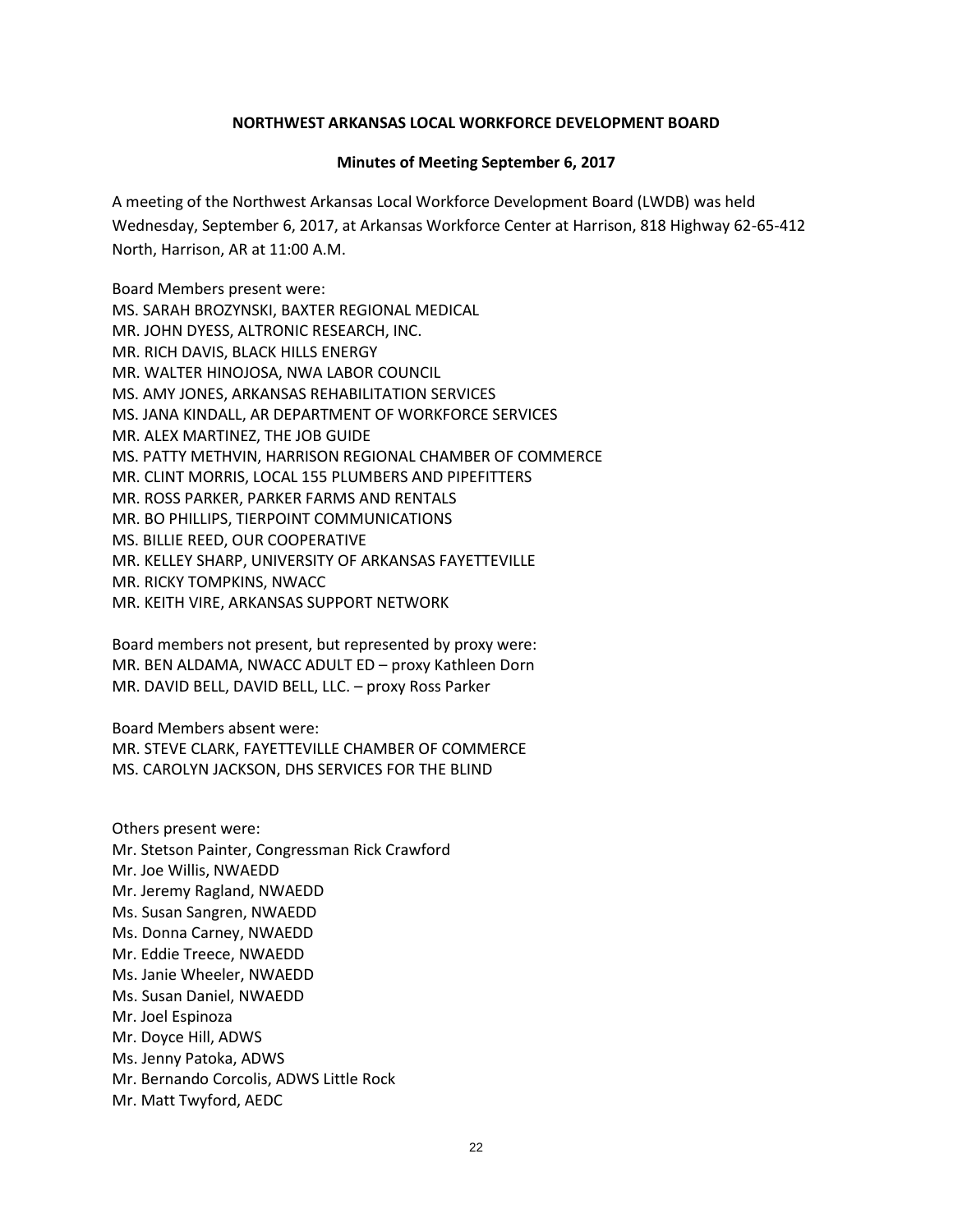Mr. Zane Chenault, AEDC Ms. Melissa Bray, North Arkansas College

The meeting was called to order at 11:02 A.M. by CHAIR JOHN DYESS. CHAIR DYESS welcomed the Board and guests.

Ms. Janie Wheeler provided the staff report. Ms. Wheeler discussed the continuing transition and implementation of the Workforce Innovation and Opportunity Act at the federal, state and local level. She updated the transition to the new One Stop Operator and service provider, the required Memorandums of Understand with the partners and certification of the Workforce Centers.

Next on the agenda was the election of officers for the Board. MR. KEITH VIRE made a motion to retain CHAIR JOHN DYESS and MR. ROSS PARKER as Secretary, and nominated MR. BO PHILLIPS as vice chair. Motion was seconded by MS. PATTY METHVIN and motion carried.

The Program Year 2017 Local Workforce Estimated Budget was presented by Ms. Wheeler. Motion to approve the budget was made by MS. METHVIN and seconded by MR. KELLEY SHARP. Motion carried.

The full Program Year 2017 WIOA budget was presented for the Board's information.

The Priority for Service for Adult, Dislocated Worker and Youth Programs was revised to reflect the new State Policy. Motion to approve was made by MR. PARKER and seconded by MS. METHVIN. Motion carried.

An Amendment to the Board Bylaws was presented by Ms. Wheeler. The Amendment added verbiage that allows the Vice-Chairperson to act as Chairperson in the absence or disability of the Chairperson and shall have such duties, powers and responsibilities as are assigned by the Chairperson, the Board or the bylaws. Motion to accept the Amendment was made by MR. VIRE and seconded by MR. SHARP. Motion carried.

Ms. Wheeler addressed the Board about the need for contracting for independent monitoring and consultation on the Board's behalf. The Northwest Arkansas Economic Development District is employer of record for Board staff so that necessitates independent monitoring of the One Operator, Title IB Provider and administrative/fiscal activities. CHAIR DYESS appointed a task force including MS. METHVIN, MS. BILLIE REED, MR. PARKER and himself to review and recommend procurement selection to the Board the bids/quotes that are received. MR. PARKER moved to approve the procurement and process and MR. PHILLIPS seconded. Motion carried.

The Workforce Center Certification task force that included MR. VIRE, MR. PARKER, and CHAIR DYESS reported on the review of the Centers. MR. VIRE in behalf of the Task Force recommended approval of the Initial Certification of Harrison as comprehensive and Mountain Home, Rogers, Fayetteville and Siloam Springs as affiliate centers. They also told about some of their impressions at the Centers and said a report to each Center will be available to the Board as well as each Center.

Ms. Susan Sangren provided the One Stop Operator Report to the Board which included work accomplished, challenges, partner data that was available and comparison of budget versus expenditures report.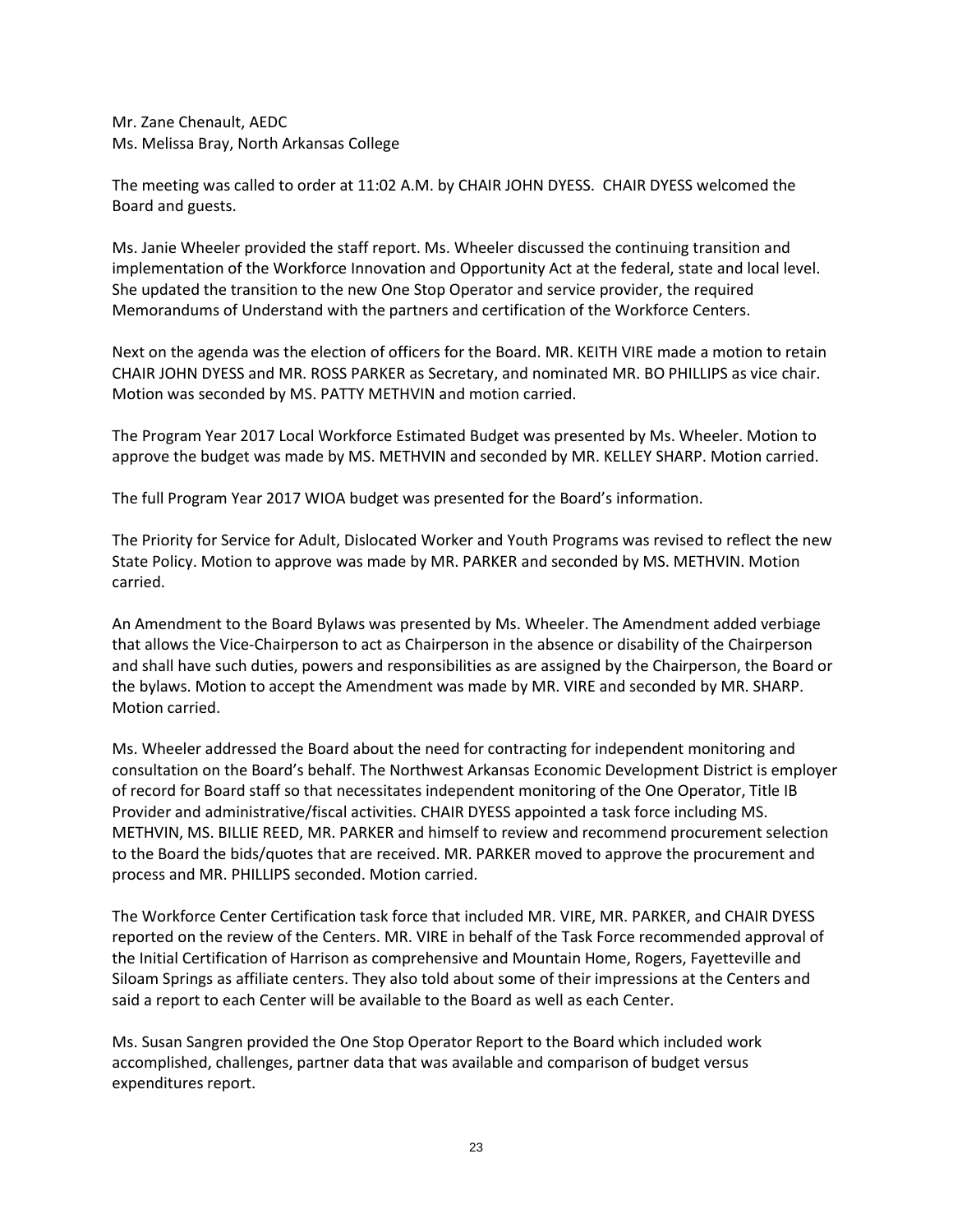Motion to approve the Consent Agenda including the Minutes of the June 7, 2017 meeting and the Eligible Training Providers was made by MR. PHILLIPS and seconded by MR. ALEX MARTINEZ. Motion carried.

There being no further business CHAIR DYESS entertained a motion to adjourn. Motion was made by MS. METHVIN and seconded by MS. REED. Meeting was adjourned at 12:05 P.M.